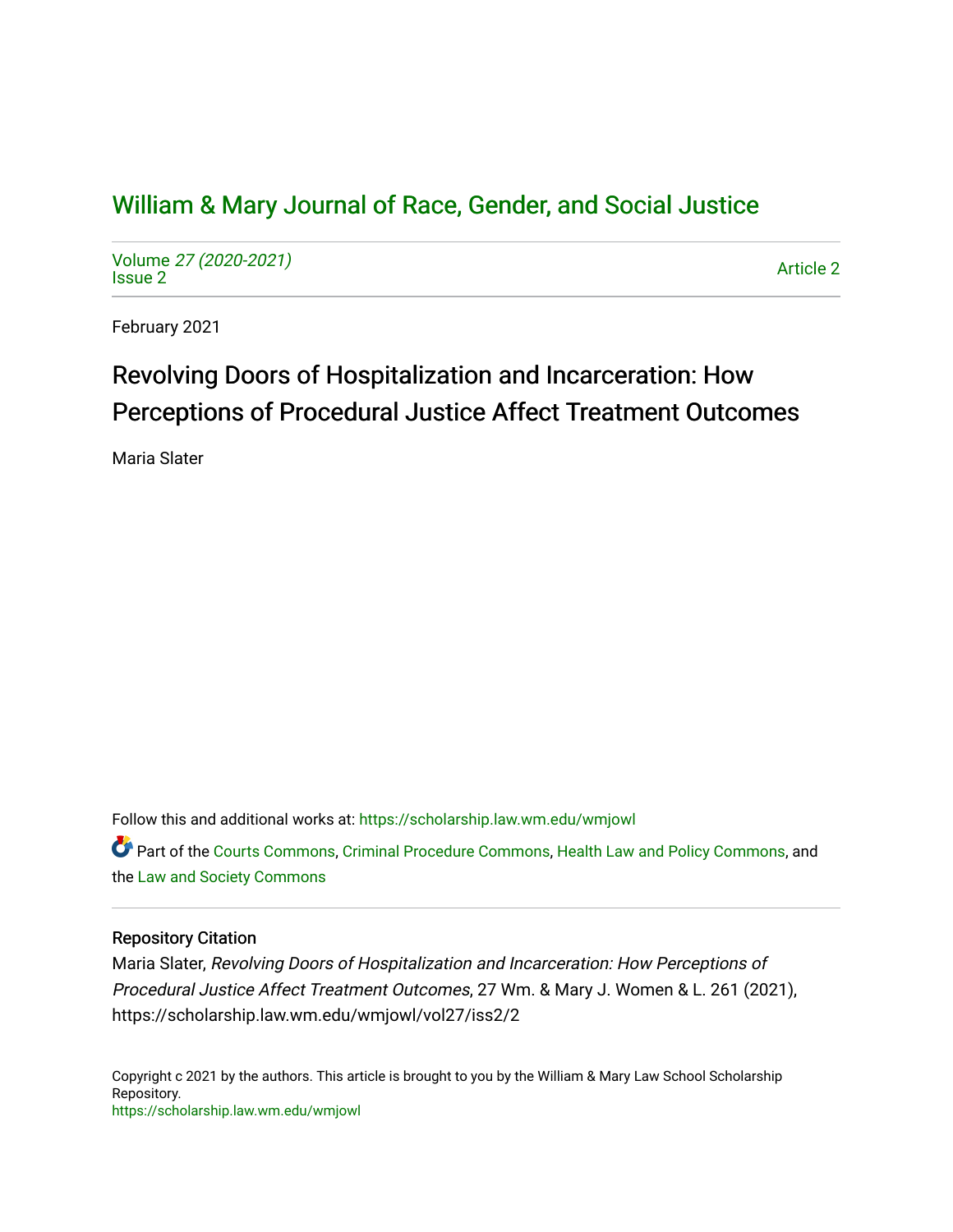## REVOLVING DOORS OF HOSPITALIZATION AND INCARCERATION: HOW PERCEPTIONS OF PROCEDURAL JUSTICE AFFECT TREATMENT OUTCOMES

## MARIA SLATER\*

#### **ABSTRACT**

This Article compares the levels of procedural justice afforded to persons with severe mental illness in the civil and criminal systems, either via involuntary commitment in state psychiatric hospitals in the civil system or via mental health court as an alternative to incarceration in the criminal system. Using Virginia's mental health courts and civil commitment systems as case studies, this Article compares the procedures by which a person can be involuntary committed in the civil system with those afforded to persons who are funneled into mental health treatment courts in the criminal system, analyzing how levels of procedural justice—both actual and perceived—affect treatment outcomes. The underlying premise of this Article is that the higher the level of perceived procedural fairness, the higher the likelihood that a person with acute mental illness will comply with treatment. This Article ultimately suggests that certain aspects of procedural due process in the mental health court model should be utilized in the civil commitment system in order to effect positive treatment outcomes by increasing perceived levels of procedural fairness and resultant buy-in to treatment.

- I. REVOLVING DOORS OF HOSPITALIZATION AND INCARCERATION
- II. MANDATED TREATMENT IN THE CIVIL V. CRIMINAL SYSTEMS
	- *A. An Overview of the Civil Commitment Process*
	- *B. Mental Health Treatment Courts in the Criminal Justice System*
- III. VIRGINIA AS A CASE STUDY
	- *A. The Civil Commitment Process in Virginia*
	- *B. Virginia's Mental Health Treatment Courts*
- IV. COERCION AND PROCEDURAL JUSTICE
- V. USING DIFFERENCES TO INFORM TREATMENT MODELS
	- *A. Relationship with the Judge*

<sup>\*</sup> Maria Slater, Clinical Practitioner-in-Residence, Humanitarian Immigration Law Clinic, Elon University School of Law; JD, University of Virginia School of Law 2016. Dedicated to those who have frequented these revolving doors and to the caretakers who persevere in tender-heartedly providing for their care and treatment.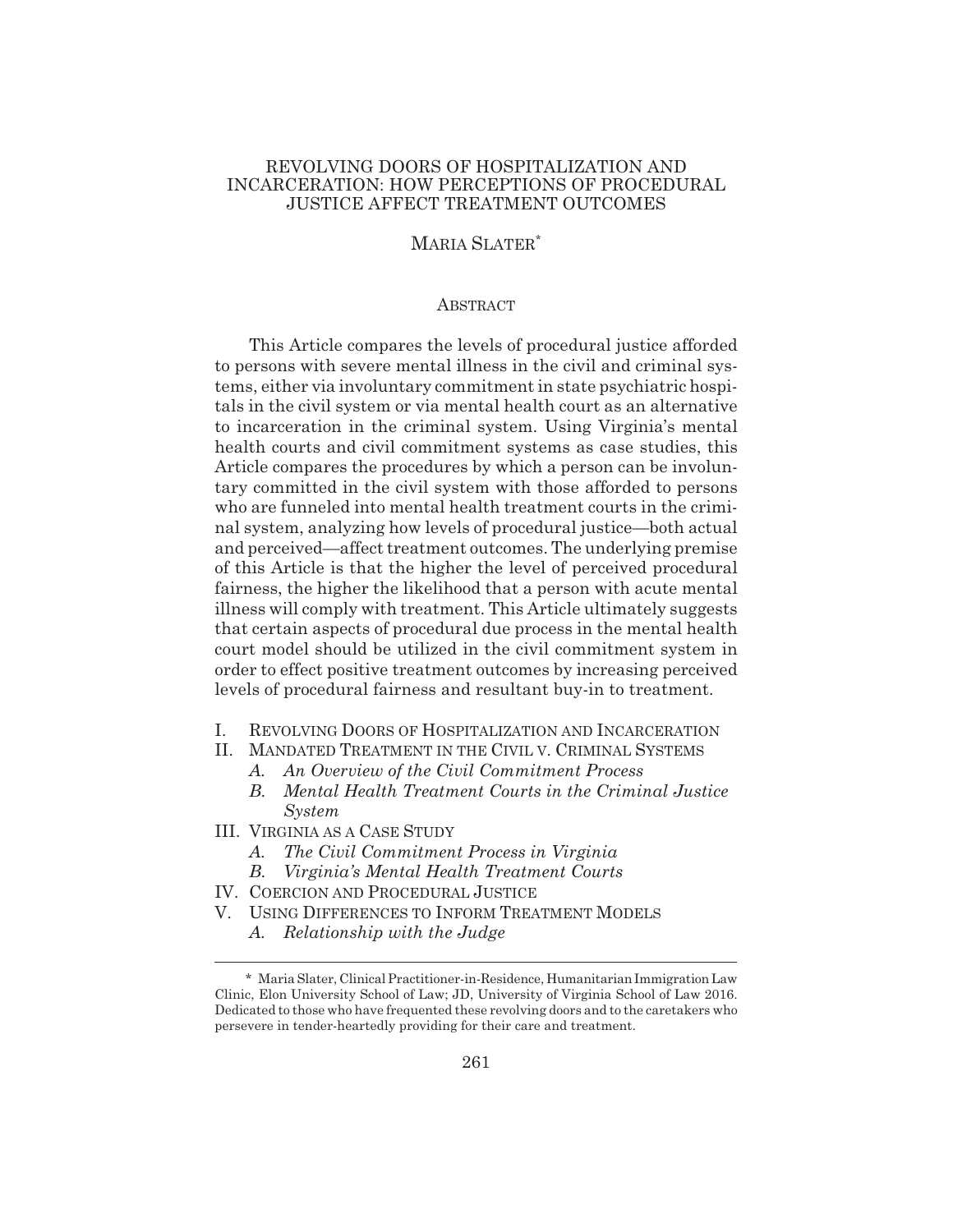*B. Access to Services*

*C. Choice Afforded in the Process*

VI. RECOMMENDATIONS

#### I. REVOLVING DOORS OF HOSPITALIZATION AND INCARCERATION

Mental health treatment for persons with acute mental illness in the United States has experienced a major shift in the past half century, from exclusive focus on institutionalized care in state mental hospitals to deinstitutionalization and a move to the provision of community-based treatment and support.<sup>1</sup> As a result, the number of persons in state and county mental hospitals has dropped dramatically.<sup>2</sup> However, at the same time, the number of individuals with severe mental illness in prisons and jails has risen drastically.<sup>3</sup> Many individuals with severe mental illness rotate in and out of the criminal justice system, arrested and charged for minor offenses offenses symptomatic of an underlying illness—and sentenced to short periods in jail for low-level misdemeanors.<sup>4</sup> All too often, these individuals are back before the court shortly after their release, their symptoms "undetectable during the cursory court process."<sup>5</sup> Instead

4. BUREAU OF JUST. ASSISTANCE,AGUIDE TO MENTAL HEALTH COURT DESIGN AND IMPLEMENTATION xi (2005), https://bja.ojp.gov/sites/g/files/xyckuh186/files/Programs /Guide-MHC-Design.pdf [https://perma.cc/ZCC7-KGAY]; *see* E.FULLER TORREY, AARON D. KENNARD, DON ESLINGER, RICHARD LAMB & JAMES PAYLE, MORE MENTALLY ILL PER-SONS ARE IN JAILS AND PRISONS THAN HOSPITALS: A SURVEY OF THE STATES 3-5, 9 (2010); *see also* CAMARENA, *supra* note 3, at 6–7, 22 (noting the high rates of incarceration and recidivism for those with mental illnesses).

5. BUREAU OF JUST. ASSISTANCE, *supra* note 4, at xi. Inmates with a mental illness are often released with little to no "supply of medications and enough money to take a one-way trip on public transportation[,] [w]ithout housing, linkage to a community-based mental health treatment program, or other much needed services." COUNCIL OF STATE GOV'TS, *supra* note 1, at 9.

<sup>1.</sup> COUNCIL OF STATE GOV'TS, No. 197103, CRIMINAL JUSTICE/MENTAL HEALTH CON-SENSUS PROJECT 7 (2002), https://www.ncjrs.gov/pdffiles1/nij/grants/197103.pdf [https:// perma.cc/PTC4-TC8R].

<sup>2.</sup> *See id.* (stating that the number of persons has dropped from 559,000 people in 1955 to less than 80,000 in 1999).

<sup>3.</sup> *See* John Monahan, Marvin Swartz & Richard J. Bonnie, *Mandated Treatment in the Community for People with Mental Disorders*, 22 HEALTH AFFAIRS 28, 28 (2003) (stating that a person with serious mental illness is almost five times more likely to be incarcerated than admitted to a hospital or emergency medical center); *see also* Joseph A. Migliozzi, Jr., *An Effective Model for Misdemeanor Courts and the Mentally Ill Defendant*, VA. LAW., Dec. 2013, at 64, 64 ("Our jails have, effectively, become the new state institutions for the mentally ill."); COUNCIL OF STATE GOV'TS, *supra* note 1, at xii, 4 (stating that according to studies, the prevalence of mental illness is three to four times higher among inmates in jail and prison than in the general population, and almost half of inmates with mental illness are incarcerated for non-violent crimes); MARGARET CAMARENA, SOC. SCI. RSCH. CTR. AT OLD DOMINION UNIV., NORFOLK MENTAL HEALTH COURT EVALUATION STUDY 7 (2007) ("By the end of 2000, there were nearly one million people with mental illness in the criminal justice system.").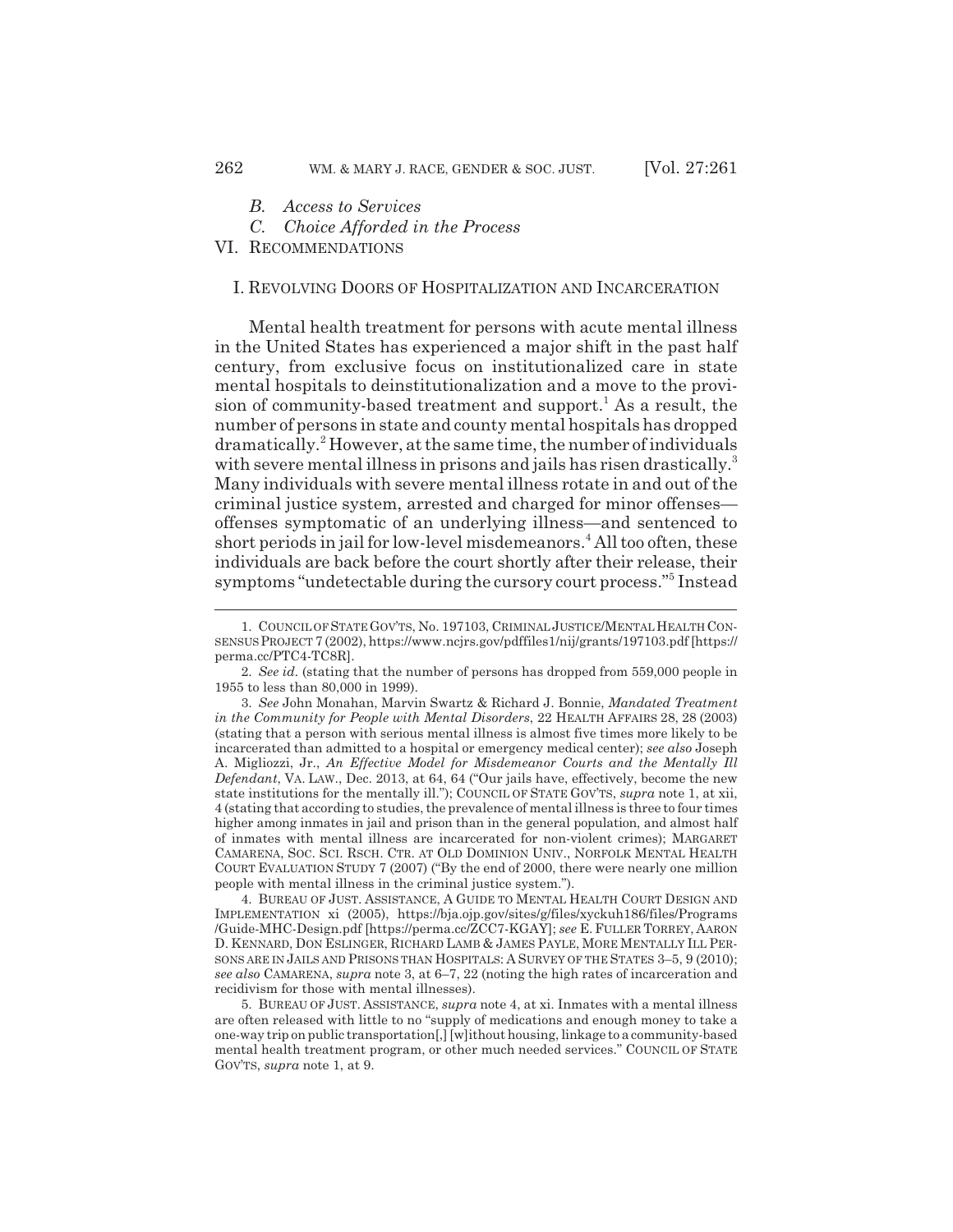of deinstitutionalization, there has been a marked "re-institutionalization" of persons with acute mental illness, from state psychiatric hospitals to correctional institutions.<sup>6</sup> In turn, stress, overcrowding, and threats of violence in jail and prison often cause individuals with acute mental illness to further deteriorate, interrupting what treatment options may have been available and creating a vicious cycle of repeated incarcerations.<sup>7</sup> Aside from evaluations for legal competency, "most people with mental illnesses cycle through the [criminal justice system] with little attention paid to their [underlying] conditions."8 For a fortunate few, mental health treatment court is offered as an alternative to incarceration, allowing individuals to address underlying mental illnesses causing this vicious cycle.<sup>9</sup>

Individuals who do not enter the criminal justice system often enter a different set of revolving doors, admitted to hospitals and emergency medical centers for short stays, medicated, and then released, only to be admitted again a short period later.<sup>10</sup> In response, many states have implemented involuntary commitment statutes, using hospitalization as leverage to compel treatment as a means of reducing relapse.<sup>11</sup> Many persons involuntarily committed in the civil system experience some form of leveraging by the state, whereby deprivation is avoided and rewards are contingent on adherence to mandated treatment.12 This treatment compelled by the state has become an increasingly hot-button topic in mental health, as the state's interest in public safety and welfare clashes with individual liberty interests.<sup>13</sup>

<sup>6.</sup> *See* Institute of L., Psyc. & Pub. Pol'y at U. Va., *Three Virginia Jurisdictions Establish Specialized Mental Health Dockets*, 31 DEVS. IN MENTAL HEALTH L., Feb. 2012, at 5, 6 (2012) [hereinafter ILPPP] ("In Virginia, the Department of Behavioral Health and Developmental Services ("DBHDS") surveyed its jail population in 2005 and . . . determined that  $\dots$  16% of its jail population, suffer from serious mental illness  $\dots$ defined as schizophrenia, schizoaffective disorder, bipolar disorder, and depressive or other mood disorders.").

<sup>7.</sup> BUREAU OF JUST. ASSISTANCE, *supra* note 4, at xi; *see* COUNCIL OF STATE GOV'TS, *supra* note 1, at 5, 8–9, 102 ("Once incarcerated, people with mental illness become especially vulnerable to assault or . . . intimidation by predatory inmates.").

<sup>8.</sup> BUREAU OF JUST. ASSISTANCE, *supra* note 4, at xi.

<sup>9.</sup> *See* ILPPP, *supra* note 6, at 6–7 (noting the limited number of jurisdictions in which a mental health court or docket exists in Virginia).

<sup>10.</sup> Monahan et al., *supra* note 3, at 29–31 (referring to such individuals as "revolvingdoor patients"); *see also* BRETT M. MERFISH, VIRGINIA CIVIL COMMITMENT PROCEDURE AND PRACTICE: POLICY ANALYSIS AND RECOMMENDATIONS TO INCREASE VOLUNTARY ADMIS-SION 29 (2010) (referring to such individuals as "frequent flyers").

<sup>11.</sup> *See, e.g.*, Richard J. Bonnie & John Monahan, *From Coercion to Contract: Reframing the Debate on Mandated Community Treatment for People with Mental Disorders*, 29 LAW & HUM. BEHAV. 485, 485–86, 498 (2005).

<sup>12.</sup> *Id.* at 485–86.

<sup>13.</sup> *See id.* at 499.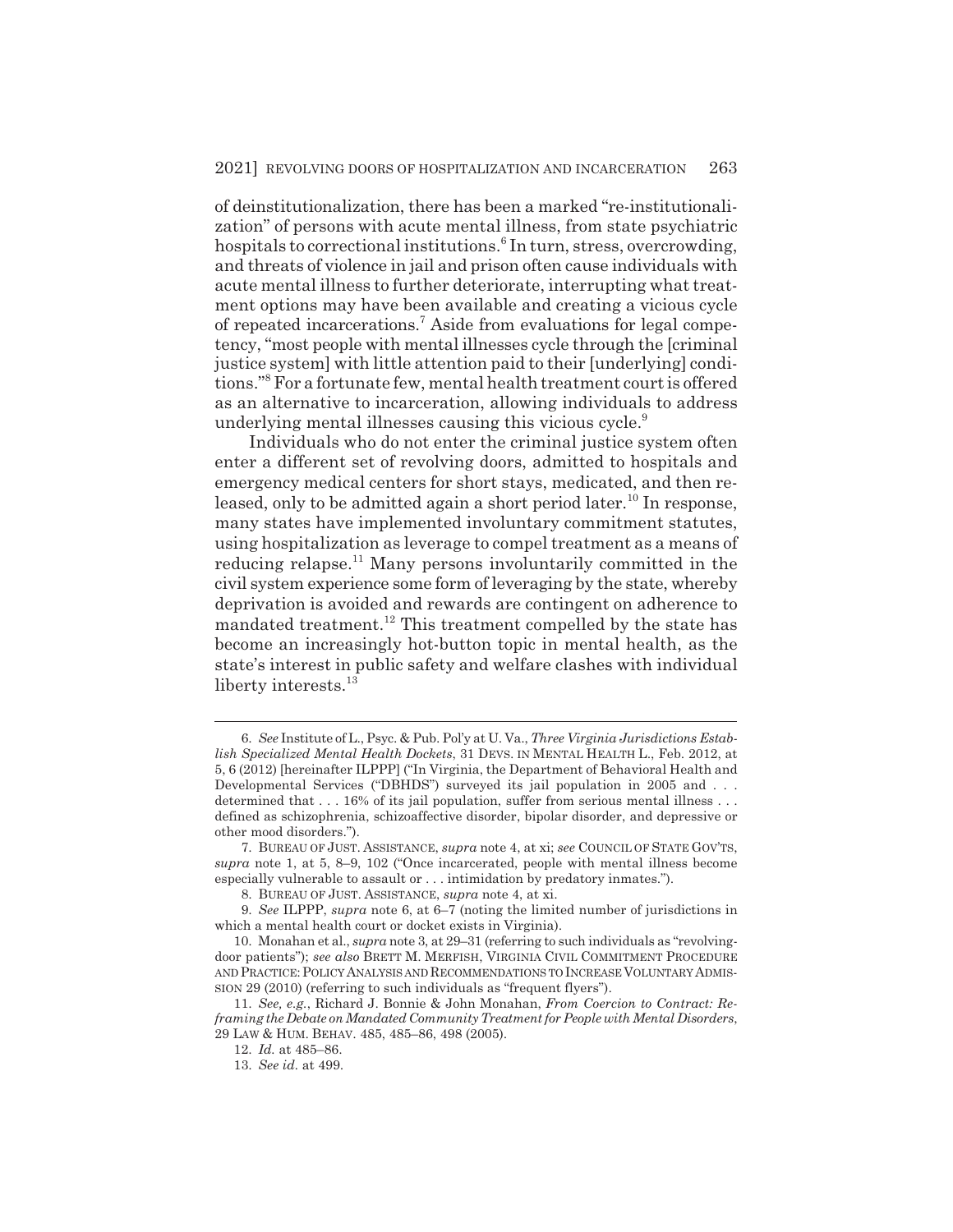This Article seeks to compare the procedure afforded to individuals via involuntary commitment in the civil system and that afforded to them via mental health treatment courts in the criminal system, analyzing the legal mechanisms by which leveraging is applied in each system to gain adherence to treatment. This Article then examines how levels of procedural protections afforded in each system affect perceptions of procedural fairness and impact treatment outcomes.<sup>14</sup> Part II lays out the processes by which a person can end up in mandated treatment via involuntary commitment in the civil system versus mental health court in the criminal system. Part III uses Virginia's mental health court and civil commitment systems as case studies, comparing the procedures by which a person can be involuntarily committed with the procedures by which a person can be funneled into mental health treatment court. Part IV then analyzes how levels of procedural justice—both actual and perceived—affect treatment outcomes. Part V suggests utilizing certain aspects of procedural due process afforded in the mental health court model in the civil commitment system in order to effect positive treatment outcomes in the civil system by increasing perceived levels of procedural fairness and resultant buy-in to treatment.

The underlying premise of this Article is that the higher the level of perceived procedural fairness, the higher the likelihood that a person with acute mental illness will comply with treatment.<sup>15</sup> Mandated treatment in the civil system and mandated treatment in the criminal system are, in reality, simply varying points of interception along the continuum at which individuals with mental illness are diverted into treatment. While not disregarding the obvious differences between mental health treatment compelled via involuntary commitment in the civil system versus treatment offered as an alternative to incarceration in the criminal justice system, this Article posits that these processes can be compared side-by-side instead of analyzed in a vacuum. In so doing, this Article seeks to analyze how levels of perceived procedural due process afforded in each can be used to inform the treatment models of both and ultimately effect positive outcomes.<sup>16</sup>

<sup>14.</sup> *See id.* at 498–99; *see also* Monahan et al., *supra* note 3, at 28, 34 ("[P]resumably, some practices are likely to work better than others do—because they are more effective or because they are more respectful of patients' values and wishes, or both.").

<sup>15.</sup> *See, e.g.*, Norman G. Poythress, John Petrila, Annette McGaha & Roger Boothroyd, *Perceived Coercion and Procedural Justice in the Broward Mental Health Court*, 25 INT'L J.L. & PSYCHIATRY 517, 521 (2002) ("[E]nhanced perceptions of procedural justice would be '. . . likely to facilitate the subsequent therapeutic process.'").

<sup>16.</sup> *See* COUNCIL OF STATEGOV'TS, *supra* note 1, at 25 (depicting a flowchart of "select events" that can lead a person with mental illness into the criminal justice system).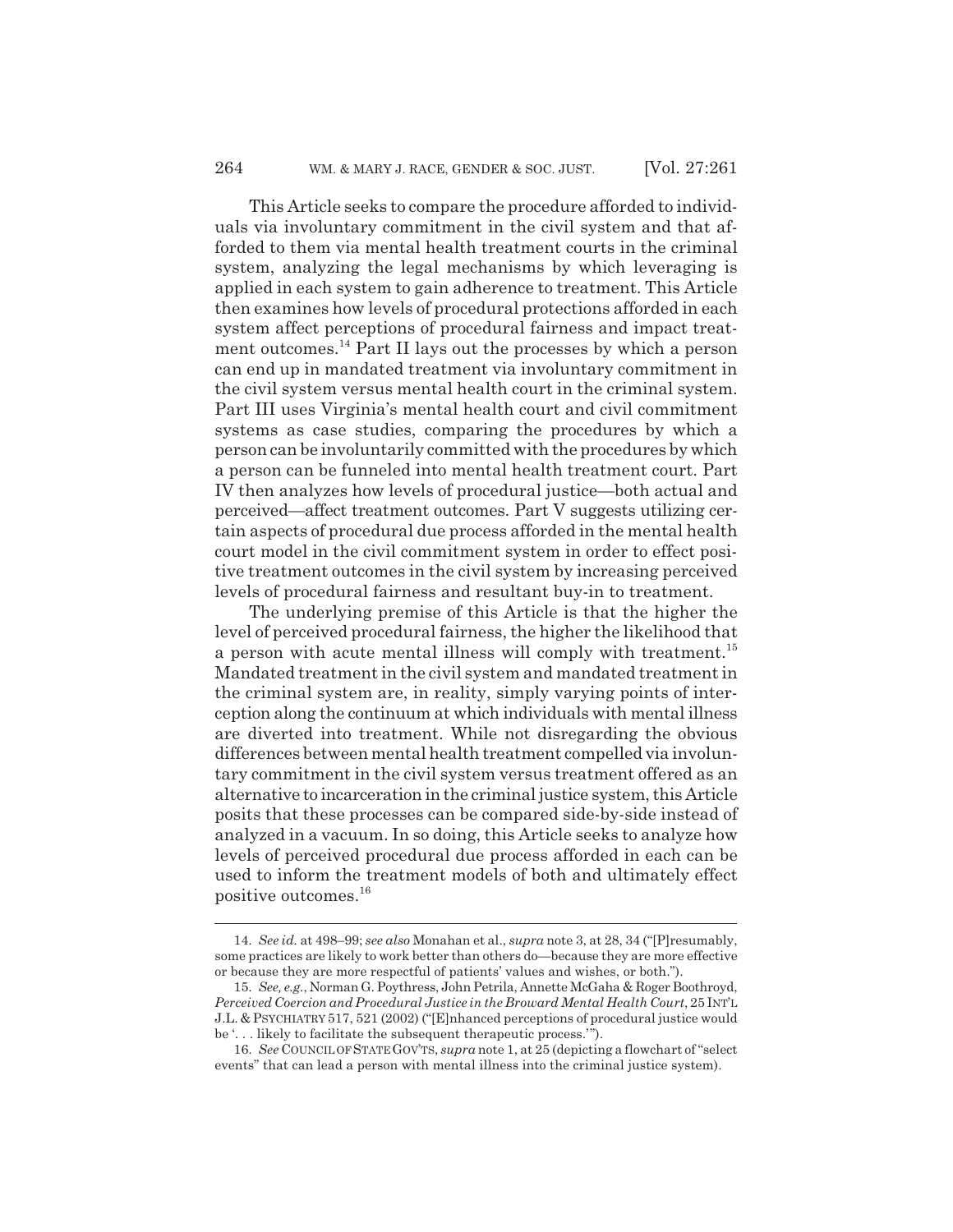#### II. MANDATED TREATMENT IN THE CIVIL V. CRIMINAL SYSTEMS

At the outset, it is important to note that there are obvious differences between mandated treatment in a mental health court and mandated treatment in the civil system via civil commitment. The mental health court treatment model utilizes the alternative of incarceration as leverage to gain compliance in treatment, whereas the civil commitment system uses the threat of hospitalization as leverage to gain compliance in treatment.<sup>17</sup> Yet, the same actions on an individual's part can lead to either form of state-compelled treatment. For instance, a person urinating on a street corner in public or making lewd gestures to passersby could be taken by an officer to the nearest hospital for psychiatric evaluation, hospitalized, involuntarily committed, and then offered outpatient treatment in the civil system. Alternatively, that person could be arrested, charged with public indecency, incarcerated, and subsequently offered the option of participation in a mental health treatment court. In either scenario, that individual's actions may be symptomatic of an underlying, untreated mental illness, yet those same actions can result in widely disparate outcomes.18 A host of variables affect how law enforcement responds to an individual with acute mental illness during that individual's initial interaction with the state, including the level of crisis intervention training of the individual officer, the availability of mental health resources in that community or jurisdiction, and the ability of the officer to obtain an on-scene mental health assessment.19 If the person is not diverted into the civil system prior to entry into the criminal justice system, an even wider array of variables come into play, such as the availability of mental health clinicians to conduct immediate on-site assessments after arrest, the ability to arrange for treatment as a condition of pretrial release, and the amount of revenue available for administration and delivery of mental health services in that jurisdiction.20

The many factors that determine when and whether an individual with serious mental illness is diverted into mental health treatment are outside the scope of this Article. Instead, this Article addresses the levels of procedural protections afforded in the civil and criminal systems once the state uses its police power to compel treatment, analyzing how differences in the two systems can be used to inform treatment outcomes.<sup>21</sup>

<sup>17.</sup> *See* Bonnie & Monahan, *supra* note 11, at 485–86.

<sup>18.</sup> *See* COUNCIL OF STATE GOV'TS, *supra* note 1, at 6.

<sup>19.</sup> *See id.* at 4–5, 25.

<sup>20.</sup> *See id.* at 16–17, 25, 54.

<sup>21.</sup> *See id.* at 16, 19, 48–49.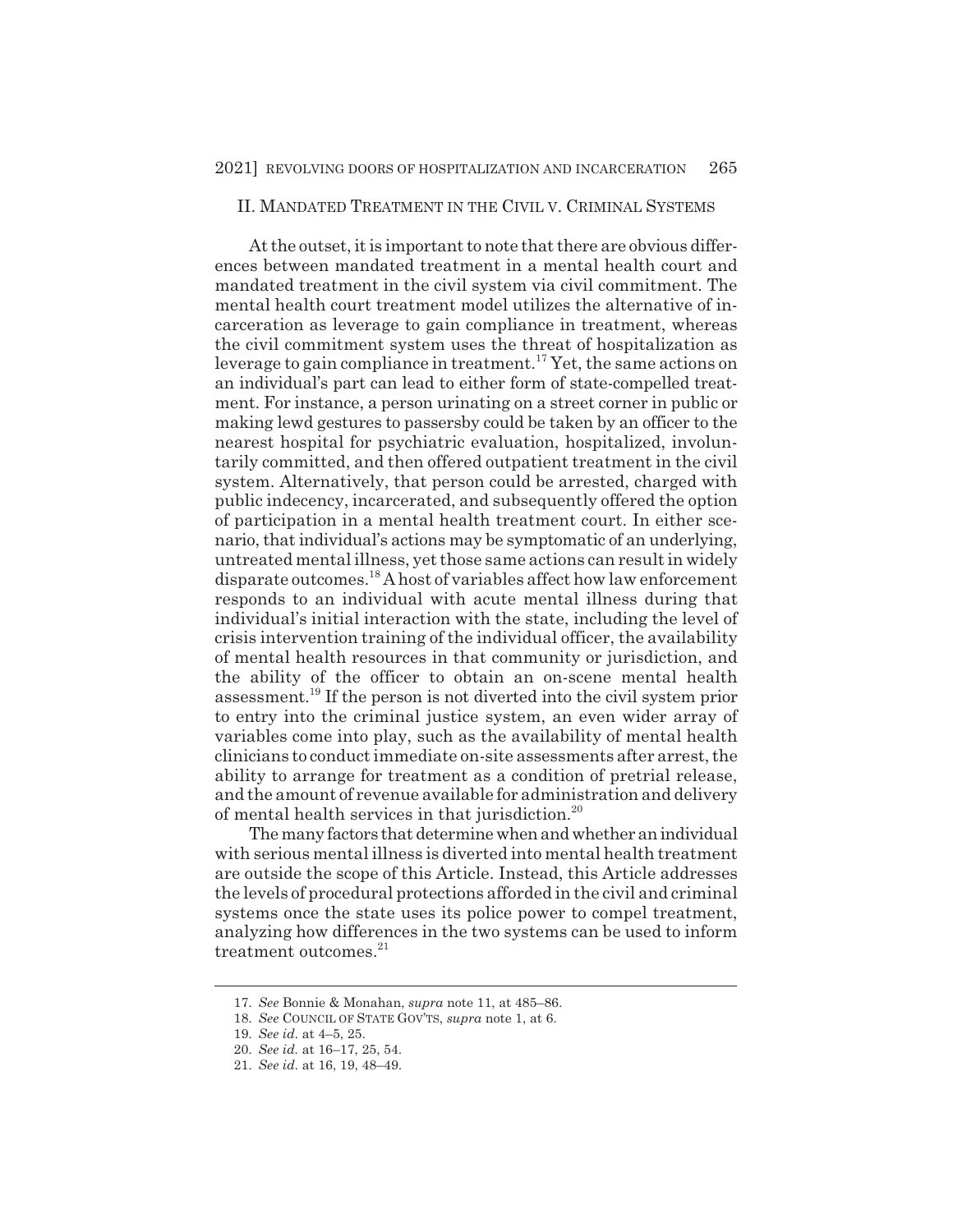#### *A. An Overview of the Civil Commitment Process*

Many states have attempted to implement community-based treatment programs, targeting individuals who repeatedly circulate through local hospitals, emergency medical centers, and social welfare systems.<sup>22</sup> However, even where treatment options are available, noncompliance with treatment often leads to repeated involuntary hospitalizations for those with acute mental illness.<sup>23</sup> Individuals with mental illness often lack insight into their sickness and, as a result, do not comply with taking medication or adhering to treatment.24 This lack of insight is known as "anosognosia," a neurological deficit "affect[ting] the prefrontal cortex of the brain . . . used for insight and understanding of one's needs."25 Because of this lack of insight, a state may deem involuntary commitment necessary.<sup>26</sup> Involuntary civil commitment is reserved for this group—those "'severely and persistently mentally ill' individuals . . . who suffer from a DSM-IV Axis I disorder[,] [which] includes schizophrenia, schizoaffective disorder, bipolar disorder, and major depression[,]" and who are noncompliant with adhering to treatment or taking medication.<sup>27</sup>

Civil commitment laws vary by state, with most states authorizing three main forms of court-ordered involuntary treatment.<sup>28</sup> The first, and most immediate, involves individuals in acute mental health crisis and emergency hospitalization, in which persons undergoing an acute mental health crisis are admitted to a hospital emergency room or other treatment facility for psychiatric evaluation for a short, fixed period of time, often referred to as a "psychiatric hold."29 After the psychiatric hold period for evaluation, a judge can determine

<sup>22.</sup> Monahan et al., *supra* note 3, at 29.

<sup>23.</sup> *Id.* at 30, 33.

<sup>24.</sup> *See id.* at 36–37.

<sup>25.</sup> Christine Marie Sarteschi, Assessing the Effectiveness of Mental Health Courts: A Meta-Analysis of Clinical and Recidivism Outcomes 40 (2009) (Ph.D. dissertation, University of Pittsburgh) (ResearchGate).

<sup>26.</sup> Rachel A. Scherer, *Toward a Twenty-First Century Civil Commitment Statute: A Legal, Medical, and Policy Analysis of Preventive Outpatient Treatment*, 4 IND.HEALTH L. REV. 361, 375 (2007); *see also* MERFISH, *supra* note 10, at 4 (stating that "the most prevalent barrier to voluntary treatment may not be readily remedied: it is individuals' inability to identify their own conditions as problematic due to a lack of insight").

<sup>27.</sup> Scherer, *supra* note 26, at 371–72, 375, 380.

<sup>28.</sup> *Know the Laws in Your State*, TREATMENTADVOC.CTR., https://www.treatmentad vocacycenter.org/component/content/article/183-in-a crisis/1596-know-the-laws-in-your -state [https://perma.cc/GW62-WTA8] ("Three forms of involuntary treatment are authorized by civil commitment laws in 46 states and the District of Columbia. Two forms are available in Connecticut, Maryland, Massachusetts, and Tennessee, where court-ordered outpatient treatment has not yet been adopted.").

<sup>29.</sup> *Id.*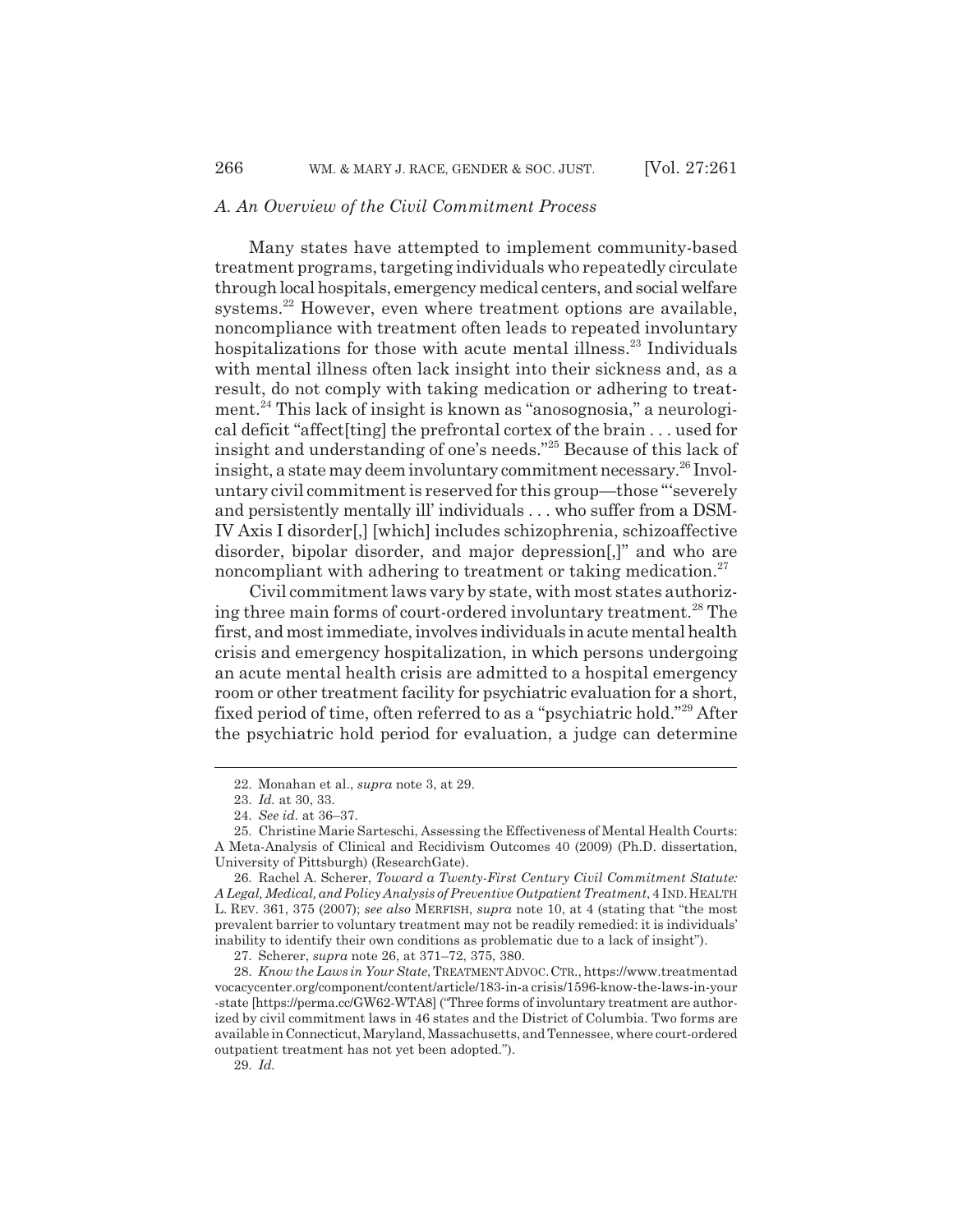whether a person continues to meet the state's civil commitment criteria after the emergency evaluation period and can order further hospital treatment for the individual. $30$  This process, the second form of court-ordered involuntary treatment, is known as inpatient civil commitment—or involuntary commitment—and "is practiced in all states, but the standards that qualify an individual for it vary from state to state."31 The third type of civil commitment, practiced in all but four states, is called outpatient civil commitment and "is a treatment option in which a judge orders a qualifying person with symptoms of mental illness to adhere to a mental health treatment plan while living in the community."32

Each state's civil commitment statute and process is slightly different. Twenty states incorporate some form of an understanding of psychiatric deterioration when determining whether a person should be civilly committed.<sup>33</sup> Some states' civil commitment statutes allow consideration of treatment history and the likelihood of future deterioration; seven states employ a standard requiring imminent harm to self or others to be eligible for civil commitment.<sup>34</sup> As one study put it, "[t]he United States is effectively running [fifty] different experiments, with no two states taking the same approach."<sup>35</sup>

While involuntary commitment can and often does require inpatient hospitalization, outpatient commitment statutes explicitly use avoidance of hospitalization as leverage to coerce compliance with treatment in the community.36 Outpatient mandated treatment usually is offered as a less restrictive alternative to inpatient hospitalization in one of three scenarios: as a less restrictive alternative to inpatient hospitalization, through conditional release, or as a preventive measure.<sup>37</sup> A person who meets the statutory criteria for involuntary inpatient commitment may be offered outpatient commitment

<sup>30.</sup> *Id.*

<sup>31.</sup> *Id.*

<sup>32.</sup> *Id.*

<sup>33.</sup> TREATMENT ADVOC. CTR., GRADING THE STATES: AN ANALYSIS OF INVOLUNTARY PSYCHIATRIC TREATMENT LAWS 1 (2018), https://www.treatmentadvocacycenter.org/stor age/documents/2018\_Grading\_the\_States.pdf [https://perma.cc/SK2D-MFES].

<sup>34.</sup> *Id.* at 1, 16.

<sup>35.</sup> *Id.* at 1.

<sup>36.</sup> *See* COUNCIL OF STATEGOV'TS, *supra* note 1, at 48; TREATMENTADVOC.CTR.,STATE STANDARDS FOR ASSISTED TREATMENT: CIVIL COMMITMENT CRITERIA FOR INPATIENT OR OUTPATIENTPSYCHIATRIC TREATMENT2 (2014), http://www.treatmentadvocacycenter.org /storage/documents/Standards\_-\_The\_Text-\_June\_2011.pdf [https://perma.cc/JA5V-EK7J] (stating that all states and the District of Columbia have statutes allowing court-ordered inpatient treatment and that 45 states plus D.C. also have statutes governing courtordered outpatient treatment for those who meet the legal criteria); Bonnie & Monahan, *supra* note 11, at 485.

<sup>37.</sup> Bonnie & Monahan, *supra* note 11, at 497–98.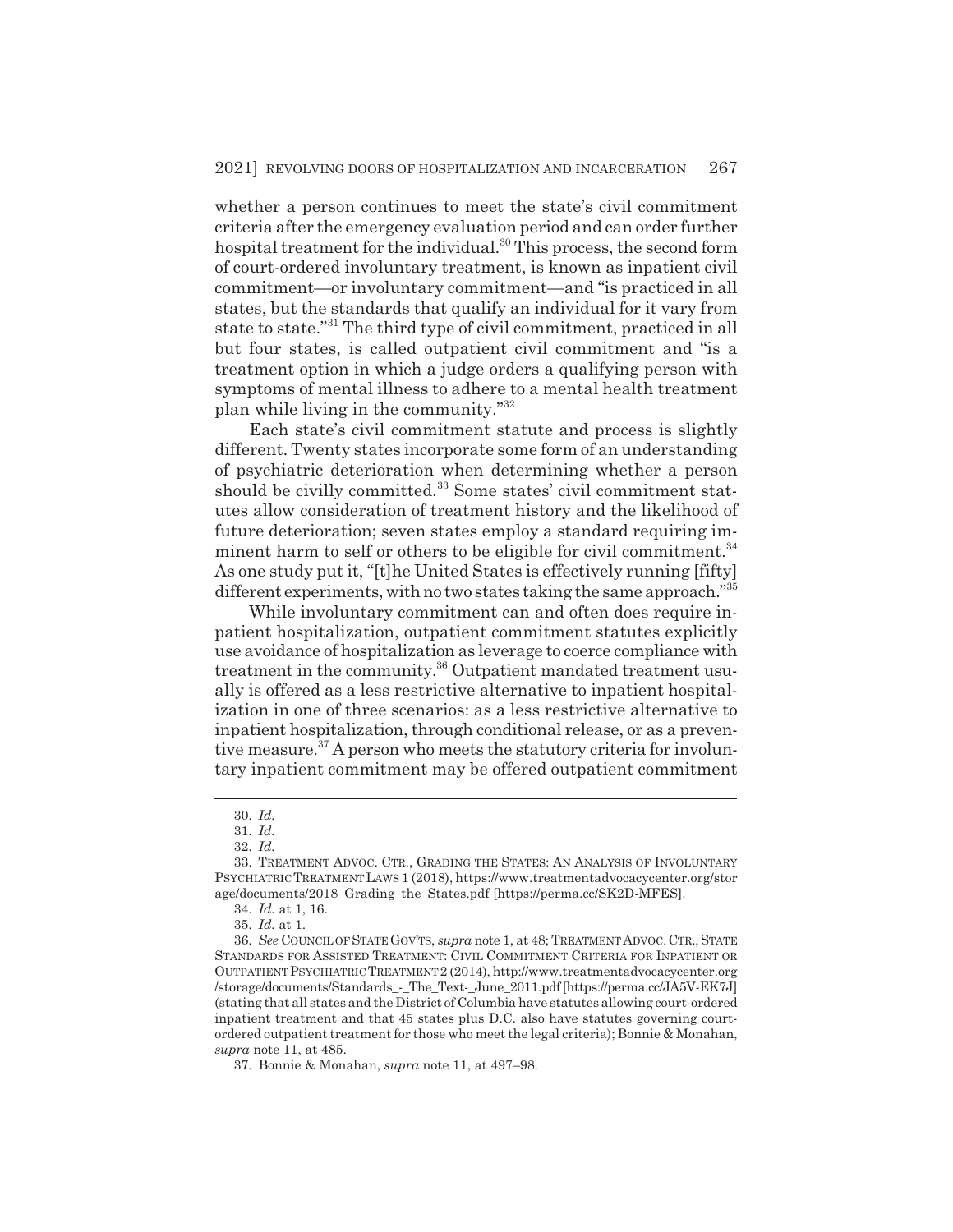as a less restrictive alternative to hospitalization after an acute mental health crisis, without ever undergoing inpatient commitment.<sup>38</sup> In some states, outpatient commitment is available as a preventive procedure, whereby a court can order that a person be involuntarily committed before a psychiatric crisis has occurred if the court believes the person to be at such risk that involuntary commitment is deemed necessary, but can offer mandated outpatient treatment as a less restrictive option.39 Alternatively, an individual already involuntarily committed to inpatient hospitalization may be offered a conditional release, under which discharge from the hospital is conditioned on continuing treatment in the community.<sup>40</sup>

#### *B. Mental Health Treatment Courts in the Criminal Justice System*

Individuals who do not enter the revolving set of hospital doors via the civil commitment system may instead enter a different set of revolving doors, rotating in and out of jails and prisons in the criminal justice system as they incur repeated charges for behaviors actually symptomatic of their underlying mental illness.<sup>41</sup> Many persons with serious mental illness are arrested for minor crimes related to their untreated mental illness and based on an underlying need for survival.<sup>42</sup> If an individual is not intercepted and diverted into mental health treatment via the civil commitment system, that individual instead likely will be funneled by law enforcement into the criminal system.<sup>43</sup> Consider the hypothetical of a person with serious mental illness urinating on a street corner in public or making lewd gestures to passersby.44 If that person is not diverted by law enforcement into hospitalization and treatment via the civil commitment system, that individual is likely instead to be arrested and charged with public indecency.45 Though the behavior is the same in both scenarios, it can lead to widely divergent outcomes: either hospitalization and civil commitment or incarceration. For a fortunate few who do enter the criminal justice system, mental health court treatment is offered as an alternative to incarceration, belatedly diverting such persons into mandated treatment.<sup>46</sup>

<sup>38.</sup> *Id.* at 498.

<sup>39.</sup> *See id.* at 499.

<sup>40.</sup> *Id.* at 497–98.

<sup>41.</sup> *See* Monahan et al., *supra* note 3, at 29; BUREAU OF JUST. ASSISTANCE, *supra* note 4, at xi.

<sup>42.</sup> COUNCIL OF STATE GOV'TS, *supra* note 1, at xii.

<sup>43.</sup> *Id.*

<sup>44.</sup> *Id.*

<sup>45.</sup> *Id.*

<sup>46.</sup> *See* BUREAU OF JUST. ASSISTANCE, *supra* note 4, at 2.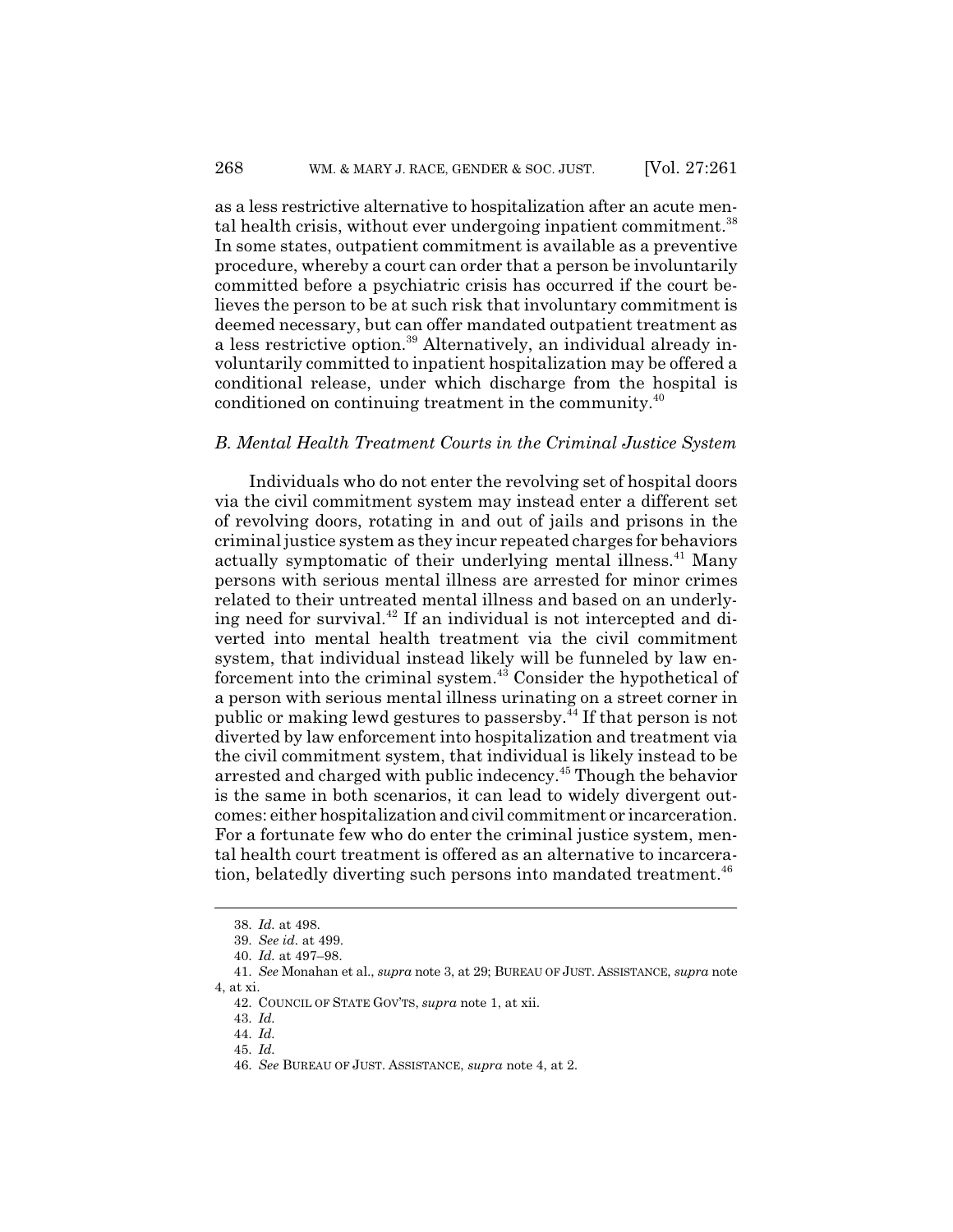Mental health courts initially developed in response to the overrepresentation of people with mental illnesses in the criminal justice system, diverting select defendants with mental illness into judicially supervised, community-based treatment.<sup>47</sup> Part of the growing therapeutic jurisprudence movement,<sup>48</sup> mental health courts attempt to link persons with mental illness in the legal system with other social services, addressing the underlying problems that led to that individual's involvement with the criminal justice system in the first place.49 Defendants offered the option of mental health court treatment work with a team of court and mental health professionals under a treatment plan tailored to that individual, appearing at regular status hearings in mental health court and given incentives and sanctions depending on that individual's adherence to treatment.<sup>50</sup> Over 470 mental health treatment courts currently operate in the United States in more than  $45$  states,<sup>51</sup> with wide variation in the type of charge accepted in each court, the treatment options offered, the monitoring practices, and the adjudication model used.<sup>52</sup> For instance, while some mental health courts offer preadjudication services, others are probation-based or only provide services after a person has pled guilty.<sup>53</sup>

51. *Mental Health Treatment Court Locator*, SUBSTANCE ABUSE AND MENTALHEALTH SERVICES ADMINISTRATION (last visited Dec. 10, 2020), *available at* https://samhsa.gov /gains-center/mental-health-treatment-court-locator.

52. BUREAU OF JUST. ASSISTANCE, *supra* note 4, at v; Bonnie & Monahan, *supra* note 11, at 490 ("Mental health courts differ [in] . . . the type of charges accepted (felony or misdemeanor), the type of adjudication model employed (pre or post-plea), the type of sanctions used (jail or no-jail), and the type of supervision imposed (mental health or criminal justice personnel).").

<sup>47.</sup> *See, e.g.*, *id.* at 2–3.

<sup>48.</sup> *Id.* at 5 (stating that David Wexler, one of the founders of the movement in the United States, describes therapeutic jurisprudence as "the study of the role of the law as a therapeutic agent").

<sup>49.</sup> *See id.*; *see also* Poythress et al., *supra* note 15, at 519 (stating that mental health courts "abandoned much of the 'formal lawyering' and other stylistic aspects of a traditional adversarial forum in favor of methods designed to" facilitate the individual's recovery via treatment).

<sup>50.</sup> *See* ROBERT V. WOLF, BUREAU OF JUST. ASSISTANCE, PRINCIPLES OF PROBLEM-SOLVINGJUSTICE 3–4, 8 (2007), https://www.courtinnovation.org/sites/default/files/Princi ples.pdf [https://perma.cc/2PGU-XD3G].

<sup>53.</sup> LAUREN ALMQUIST & ELIZABETH DODD, COUNCIL OF STATE GOV'TS JUST. CTR., MENTAL HEALTH COURTS: A GUIDE TO RESEARCH-INFORMED POLICY AND PRACTICE 12 (2009), https://bja.ojp.gov/sites/g/files/xyckuh186/files/Publications/CSG\_MHC\_Research .pdf [https://perma.cc/NPW8-NKC5]; *see also* MICHAEL THOMPSON, FRED OSHER & DENISE TOMASINI-JOSHI, COUNCIL OF STATE GOV'TS, IMPROVING RESPONSES TO PEOPLE WITH MENTAL ILLNESS: THE ESSENTIAL ELEMENTS OF A MENTAL HEALTH COURT 4 (2005) (outlining potential legal outcomes for participation in a mental health court program). In the pre-adjudication model, the prosecution of charges is suspended while participant is in Mental Health Court (MHC) treatment; in the post-plea model, sentencing is suspended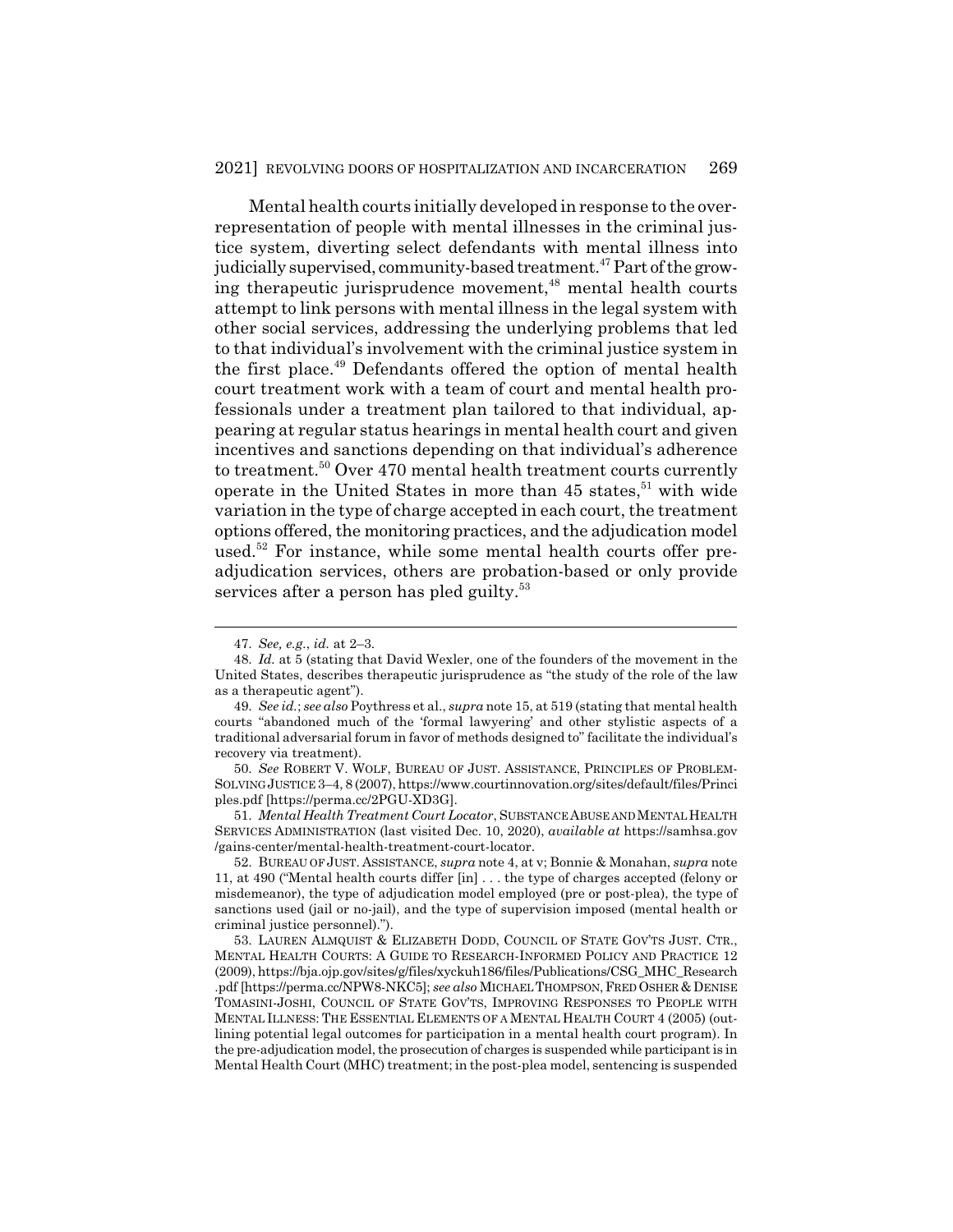The likelihood of a person being funneled into a mental health treatment court in the criminal justice system is extremely low.<sup>54</sup> For a person to be offered the option of mental health court treatment as an alternative to criminal adjudication of their offense in a traditional court setting, two things must be true. First, a mental health court or specialty docket must exist in the jurisdiction where that person was charged (and/or convicted if in a mental health court that is post-plea or probation-based). Second, that person must be referred and accepted into the mental health court or docket once in the criminal system.55 Even if a mental health court exists in that jurisdiction and a person is referred to that specialty court, the person must additionally agree to undergo treatment, the mental health treatment team in that court must deem the person a good candidate for treatment as an alternative to incarceration, and resources must exist in the community linking that individual to providers and services and thus making mental health court treatment a viable option.<sup>56</sup> Consequently, the likelihood of an individual being funneled into mental health court treatment once in the criminal justice system is low, though the number of mental health treatment courts in existence in the United States rises each year.<sup>57</sup>

Under the criteria and benchmarks for mental health courts outlined by the Bureau of Justice Assistance, courts are to give defendants an informed choice in whether to participate in mental health

during treatment, and participation is taken into account in later sentencing. ALMQUIST & DODD, *supra* note 53, at 13. In the probation model, treatment via the MHC is offered in conjunction with probation. *See* Patricia A. Griffin, Henry J Steadman & John Petrila, *The Use of Criminal Charges and Sanctions in Mental Health Courts*, 53 PSYCHIATRIC SERVS. 1285, 1286 (2002).

<sup>54.</sup> *See* ALMQUIST & DODD, *supra* note 53, at 1. For instance, in Virginia, only seven out of thirty-two judicial districts have established mental health dockets, and only one out of thirty-one judicial circuits has an established mental health court. VA. DEP'T OF BEHAV. HEALTH & DEV. SERVS., THE ESSENTIAL ELEMENTS OF MENTAL HEALTH DOCKETS IN VIRGINIA 7, 9–12 (2016), http://www.dbhds.virginia.gov/library/forensics/ofo%20%20 mental%20health%20docket%20report%20final.pdf [https://perma.cc/4GQE-P2GA] (noting the districts and circuit in Virginia in which mental health treatment dockets and court exist); Virginia Courts in Brief, VA.'S JUD. SYS., http://www.courts.state.va.us/courts/cib .pdf [https://perma.cc/RGB6-W7YM] (noting the number of judicial districts and circuits in Virginia); *Judge Tina Snee Leads New Mental Health Efforts in Fairfax County Courts*, FAIRFAX CNTY. VA. (May 7, 2019), https://www.fairfaxcounty.gov/publicaffairs /snee-leads-mental-health-efforts-courts [https://perma.cc/5DAL-TQGN]. Thus, an individual in the criminal justice system in Virginia is unlikely even to have this option available. *See* VA. DEP'T OF BEHAV. HEALTH & DEV. SERVS.,*supra* note 54, at 2.

<sup>55.</sup> THOMPSON ET AL., *supra* note 53, at 3.

<sup>56.</sup> *Id.* at 3, 5.

<sup>57.</sup> *See* Carol Fisler, *When Research Challenges Policy and Practice: Toward a New Understanding of Mental Health Courts*, JUDGES' J., Sept. 2015, at 8, 8 ("A handful of mental health courts were launched in the late 1990s, a few dozen by 2003, and by 2010 approximately 300 . . . ."); *see also Mental Health Treatment Court Locator*, *supra* note 51.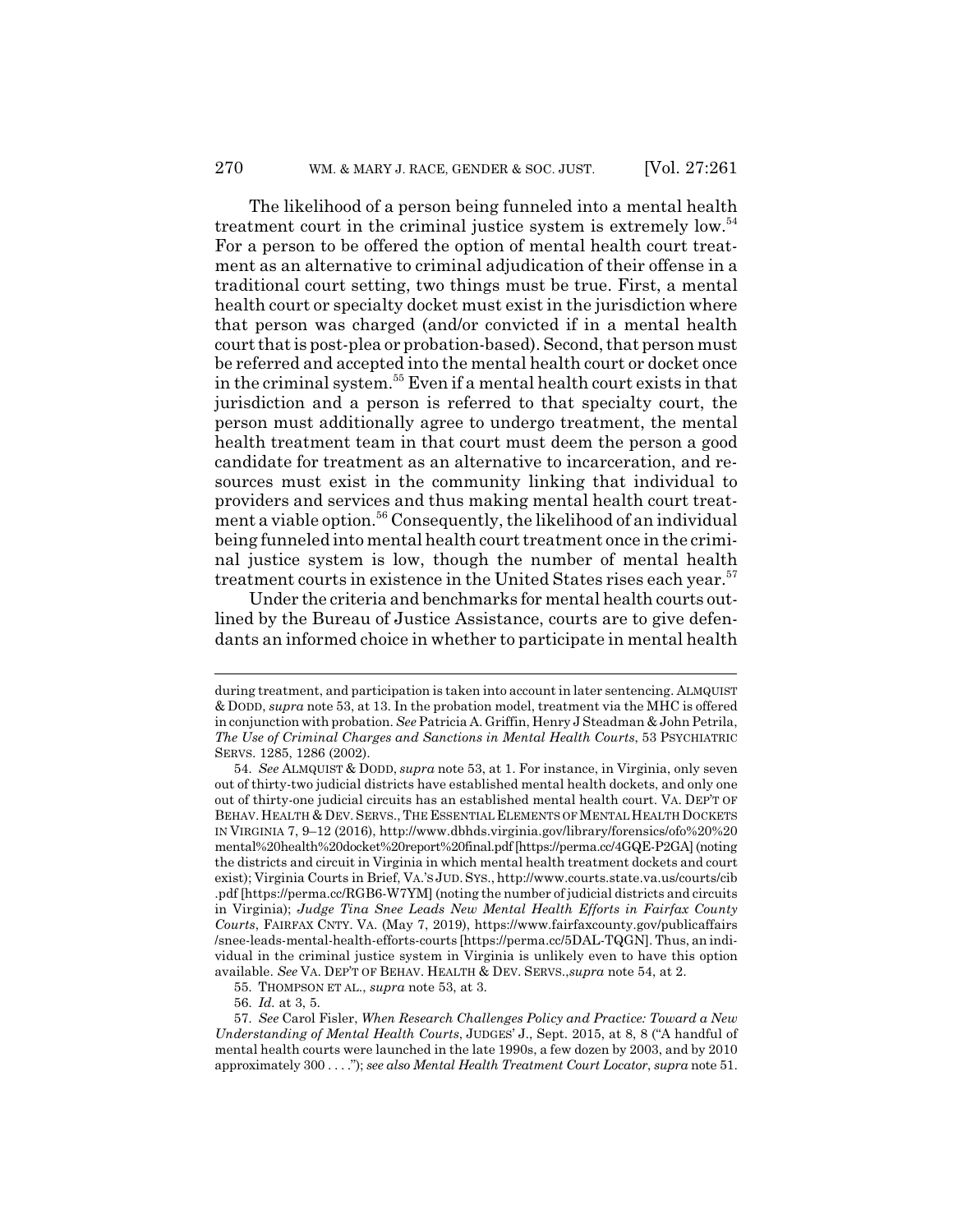court or to opt for routine criminal court processing.<sup>58</sup> Mental health advocates have expressed concern over the extent to which defendants are actually informed of their choice in whether to participate in mental health court or to opt for routine case processing.<sup>59</sup> For instance, in an investigation of a Broward County mental health court, one study showed that 46.3% of respondents did not know that the decision to participate in the mental health court program was optional.<sup>60</sup> The same study revealed that twenty-nine percent of defendants did not realize participation was voluntary until after they had agreed to participate.<sup>61</sup>

Data on mental health courts is also extremely limited. $62$  The "supportive evidence base for [mental health courts] is sorely lacking[,]"63 in part because few mental health courts exist, and in part because few studies have been completed on the operation and impact of those currently in operation. Moreover, the success or failure of a mental health treatment court depends on the availability of mental health services within that jurisdiction, and not solely on the mental health treatment model used in that court.<sup>64</sup> Thus, it is hard to pinpoint the extent to which failure in improving treatment outcomes or reducing recidivism rates is attributable to lack of mental health services in the area more generally versus the extent to which such failures can be attributed to the mental health court itself.<sup>65</sup>

#### III. VIRGINIA AS A CASE STUDY

#### *A. The Civil Commitment Process in Virginia*

Virginia's civil commitment process usually begins when an individual is brought to a hospital emergency department or mental health facility during a psychiatric crisis.<sup>66</sup> A person can voluntarily

<sup>58.</sup> THOMPSON ET AL., *supra* note 53, at 5.

<sup>59.</sup> *See* Sarteschi, *supra* note 25, at 44–45.

<sup>60.</sup> *Id.* at 46.

<sup>61.</sup> *Id.*

<sup>62.</sup> BUREAU OF JUST. ASSISTANCE, *supra* note 4, at v ("Program planners should also be aware of the limited evidence base . . . .").

<sup>63.</sup> Sarteschi, *supra* note 25, at 39; *see also* BUREAU OF JUST. ASSISTANCE, *supra* note 4, at v (noting lack of empirical studies on MHCs); Fisler, *supra* note 57, at 9 ("By 2010, only a few studies of individual courts had provided evidence regarding the effectiveness of the program model.").

<sup>64.</sup> *See, e.g.*, Sarteschi, *supra* note 25, at 76 ("[I]t can be argued that how well MHC participants fare within a program is largely dependent on the nature of mental health services facilitated by the MHC.").

<sup>65.</sup> *See id.* at 42.

<sup>66.</sup> *See* NAT'L ALL. ON MENTAL ILLNESS, GUIDE TO PSYCHIATRIC CRISIS AND CIVIL COM-MITMENTPROCESS IN VIRGINIA 3 (2016), https://namivirginia.org/wp-content/uploads/sites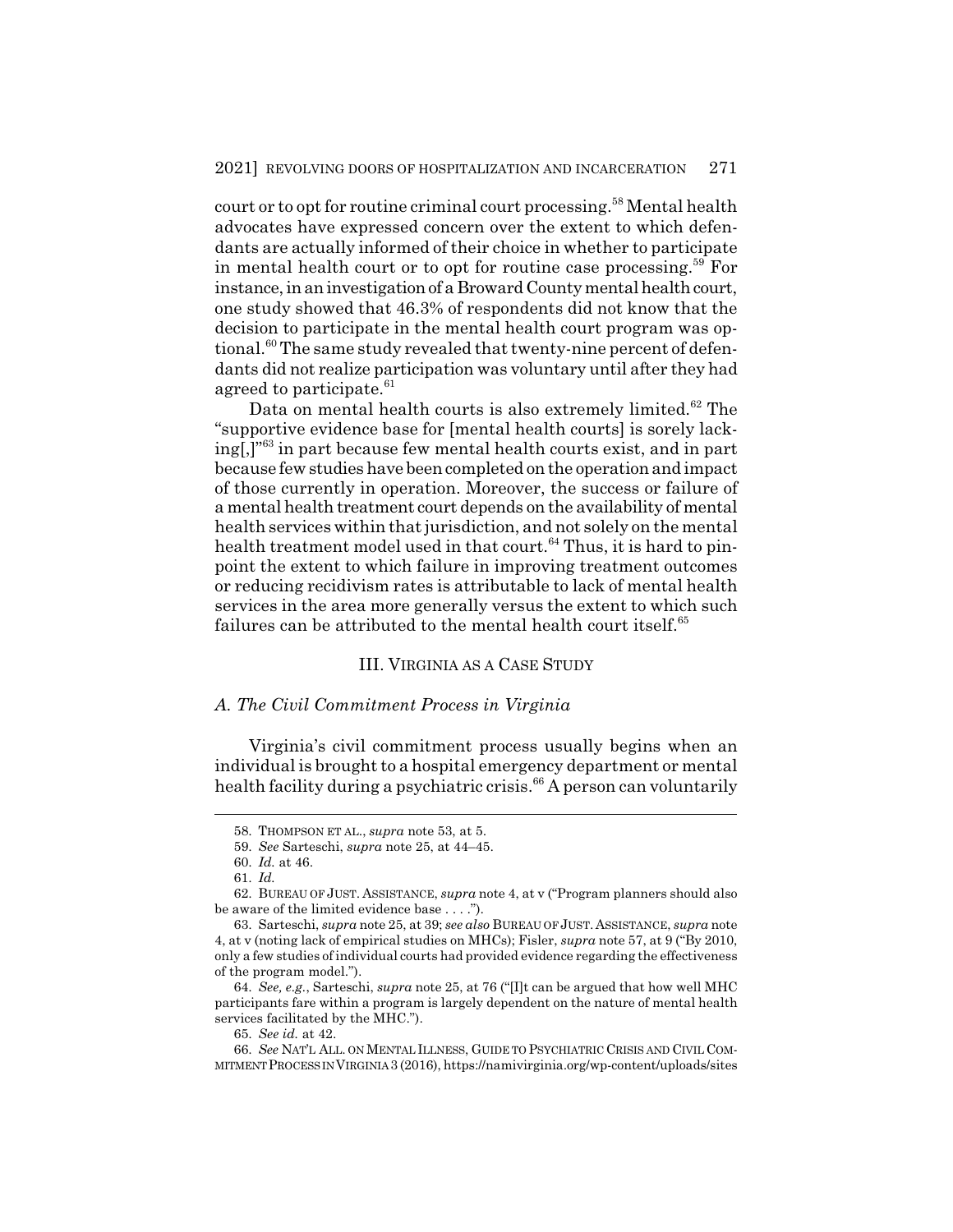seek help during a crisis, or if that individual is unwilling to undergo an evaluation voluntarily, a magistrate can issue an emergency custody order (ECO) permitting law enforcement to detain and transport that individual to the hospital for a mental health assessment. $67$  A magistrate may order an ECO upon the request of relatives, law enforcement, or any other "responsible person."68 Once an ECO is ordered, a "pre-admission screener" is then obligated by statute to provide emergency mental health services within eight hours of the emergency custody order.<sup>69</sup> If he or she deems it appropriate, the pre-admission screener can then request a temporary detaining order from the local magistrate judge.<sup>70</sup> Once a temporary detaining order is ordered, Virginia law permits the individual to be detained for up to seventy-two hours for evaluation and emergency treatment.<sup>71</sup> During this temporary detaining order period, an independent examiner conducts a more extensive clinical evaluation of the individual to determine whether he or she meets the statutory criteria for involuntary inpatient admission to the hospital.72 If the independent examiner independently finds that statutory commitment criteria are met, he or she must certify this to the court,  $73$  and a civil commitment hearing must follow within the seventy-two-hour temporary detaining order period.<sup>74</sup> If the independent examiner does not find that statutory commitment criteria are met, that individual is released, obviating any need for a civil commitment hearing.<sup>75</sup>

Either a district court judge or special justice appointed by the circuit court presides over an individual's civil commitment proceeding, which usually takes place at the hospital where the person has

71. *Id.* § 37.2-809(H).

72. *Id.* §§ 37.2-809(H), 37.2-815, 37.2-816.

- 73. VA. CODE ANN. §§ 37.2-815(C), 37.2-817(A).
- 74. *Id.* § 37.2-814(A) (2020).
- 75. *See id.* § 37.2-815(B) (listing the examination considerations).

<sup>/127/2016/03/</sup>GuidetoPsychiatricCrisisandCivilCommitmentProcessforWebsitejustlawscriteria2016.pdf [https://perma.cc/X7H2-33H5].

<sup>67.</sup> VA. CODE ANN. § 37.2-808(A)–(C) (2020) ("[A] magistrate shall issue, upon the sworn petition of any responsible person, treating physician, or upon his own motion, an emergency custody order [upon] . . .probable cause . . . .").

<sup>68.</sup> *See id.* § 37.2-808(A) (stating that any "responsible person" can petition the court for an ECO).

<sup>69.</sup> *Id.* §§ 37.2-808(K), 37.2-809(A)–(B). This person is employed by the local community services board. § 37.2-809(A).

<sup>70.</sup> *Id.* § 37.2-809(B) ("A magistrate shall issue, upon the sworn petition of any responsible person, treating physician, or upon his own motion and only after an evaluation conducted in-person or by means of a two-way electronic video and audio communication system as authorized in § 37.2-804.1 by an employee or a designee of the local community services board to determine whether the person meets the criteria for temporary detention, a temporary detention order if it appears [warranted] from all evidence readily available . . . .").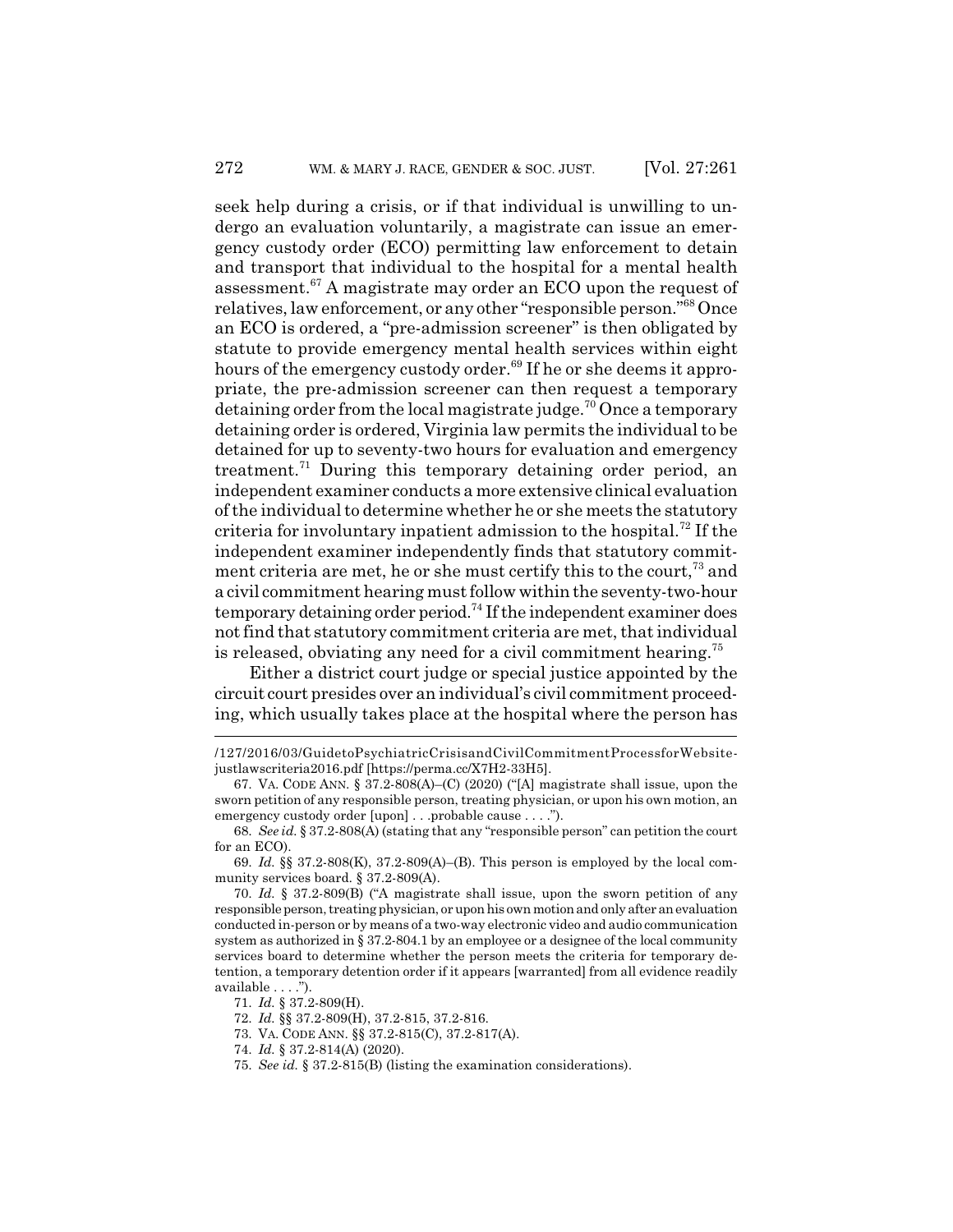been detained.76 At this hearing, the special justice may question the petitioner, respondent, and any other family members or individuals testifying.77 The civil commitment process varies depending on the jurisdiction in which it occurs.78 For instance, some Virginia counties report utilizing the entire temporary detaining order period before having the hearing to give an individual more time to become open and receptive to the idea of treatment on an outpatient basis, allowing an individual multiple opportunities before and during the hearing to agree to voluntary commitment.<sup>79</sup> Where more time is given, a patient has more opportunity to stabilize after a psychiatric crisis and more time in which to gain cognitive insight, which increases that individual's ability to understand the need for treatment and agree to comply voluntarily.<sup>80</sup> Other counties initiate civil commitment hearings immediately after the temporary detaining order is issued, offering few opportunities and little time in which a patient can choose to voluntarily comply with treatment. $81$  Of the dispositions recorded in Virginia in 2007, almost half resulted in a court order for involuntary inpatient treatment, about six percent resulted in court-ordered involuntary outpatient treatment, and about thirty percent resulted in voluntary admission for inpatient treatment.<sup>82</sup>

Virginia's civil commitment statute defines "mental illness" as "a disorder of thought, mood, emotion, perception, or orientation that significantly impairs judgment, behavior, capacity to recognize reality, or ability to address basic life necessities and requires care and treatment for the health, safety, or recovery of the individual or for the safety of others."83 In Virginia, before a person can be involuntarily

<sup>76.</sup> *See id.* § 37.2-815(A), (C); MERFISH, *supra* note 10, at 8.

<sup>77.</sup> *See* UNIV. VA. SCHS. OF L. & MED., A STUDY OF CIVIL COMMITMENT HEARINGS HELD IN THE COMMONWEALTH OF VIRGINIA DURING MAY 2007: A REPORT TO THE COM-MISSION ON MENTAL HEALTH LAW REFORM iii (2008), http://www.courts.state.va.us/pro grams/concluded/cmh/reports/2007\_05\_civil\_commitment\_hearings.pdf [https://perma .cc/48YQ-Z5RA].

<sup>78.</sup> *See* COMMONWEALTH VA. COMM'N ON MENTAL HEALTH L. REFORM, PROGRESS RE-PORT ON MENTAL HEALTH LAW REFORM (2009) 50 (2009) [hereinafter VA. COMM'N ON MEN-TALHEALTH], http://www.courts.state.va.us/programs/concluded/cmh/reports/2009\_prog ress\_report.pdf [https://perma.cc/UA9U-8U8G] (report of Prince William County CSB).

<sup>79.</sup> *See id.* at 45.

<sup>80.</sup> *See id.*

<sup>81.</sup> *Contra id.*

<sup>82.</sup> UNIV. VA. SCHS. OF L. & MED., *supra* note 77, at 16–17.

<sup>83.</sup> VA. CODE ANN. § 37.2-100 (2020); *see also* BRUCE J. COHEN, RICARD J. BONNIE & JOHN MONAHAN, UNDERSTANDING AND APPLYING VIRGINIA'S NEW STATUTORY CIVIL COMMITMENTCRITERIA 4 (2008), http://www.dbhds.virginia.gov/library/mental%20health %20services/omg-understanding-and-applying-virginias-new-statutory-civil-commit ment.pdf [https://perma.cc/3UG3-SRTJ] (interpreting 2008 amendments made to the statute's language).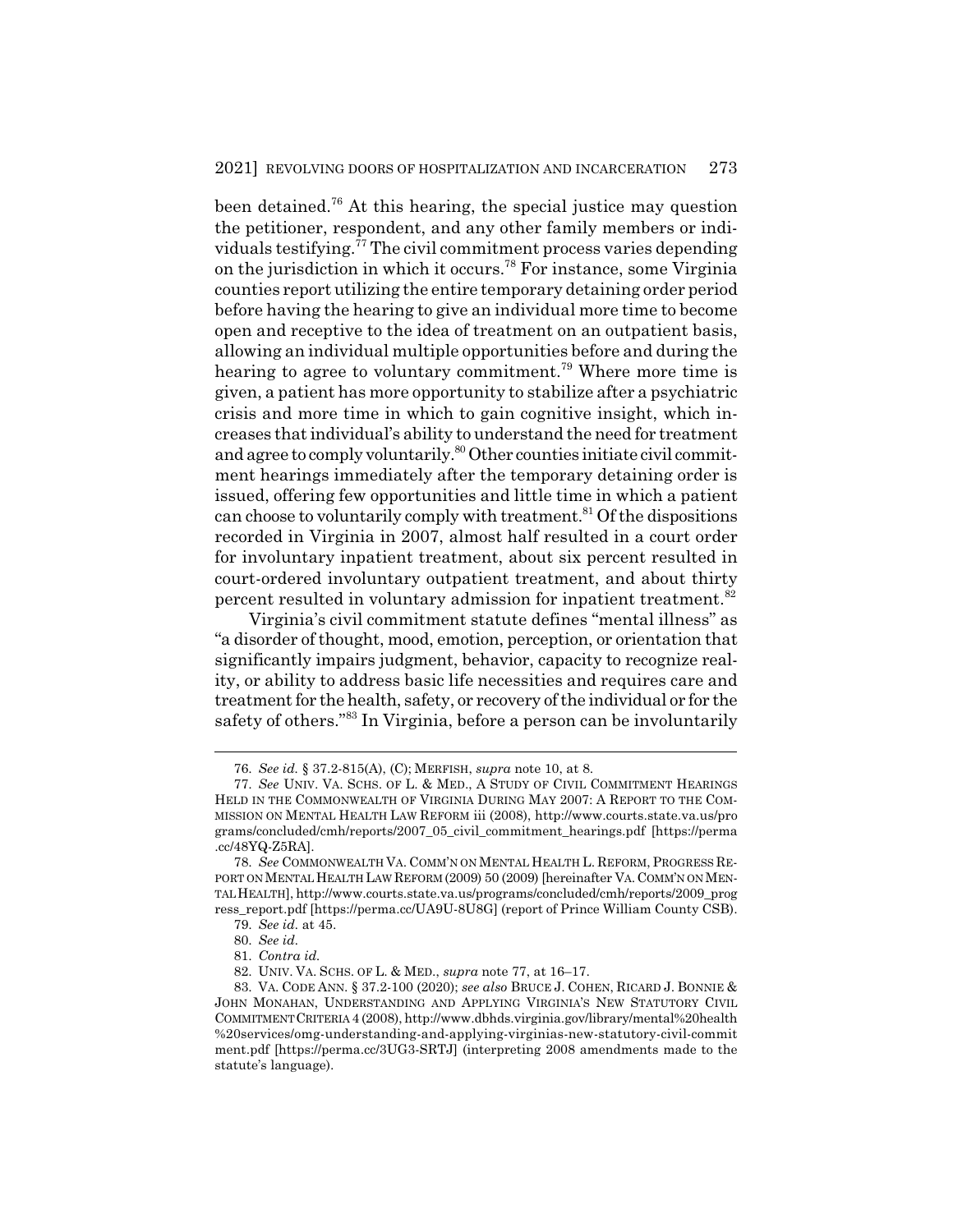committed, a judicial determination must be made by clear and convincing evidence that the person has a mental illness, and that this mental illness presents:

[A] substantial likelihood that, as a result of mental illness, the person will, in the near future, (1) cause serious physical harm to himself or others as evidenced by recent behavior causing, attempting, or threatening harm and other relevant information, if any, *or* (2) suffer serious harm due to his lack of capacity to protect himself from harm or to provide for his basic human needs.<sup>84</sup>

In addition, Virginia's involuntary commitment statute requires that a person be in need of hospitalization and treatment and unwilling to or incapable of volunteering for such treatment.<sup>85</sup> If all of these requirements are met and additionally "all available less restrictive treatment alternatives to involuntary inpatient treatment . . . have been  $\dots$  determined to be inappropriate,<sup> $n_{66}$ </sup> a judge or special justice can "order that the person be admitted involuntarily to a facility for a period of treatment not to exceed [thirty] days."<sup>87</sup>

If an individual has already been involuntarily committed to inpatient treatment in a hospital setting, that individual may be offered mandatory outpatient treatment as a less restrictive alternative.<sup>88</sup> Under the outpatient treatment model, a court can order that an individual receive community-based treatment and that the person be hospitalized if found not in compliance with such treatment.<sup>89</sup> For outpatient treatment to be offered as a less restrictive alternative to an individual, the judge or special justice must find, in addition to the findings delineated above for involuntary inpatient treatment, that:

(I) the person has a history of lack of compliance with treatment for mental illness that at least twice within the past 36 months has resulted in the person being subject to an order for involuntary admission pursuant to subsection C; (ii) in view of the person's treatment history and current behavior, the person is in need of mandatory outpatient treatment following inpatient treatment in order to prevent a relapse or deterioration that would be likely to result in the person meeting the criteria for involuntary inpatient treatment; (iii) as a result of mental illness, the person

<sup>84.</sup> VA. CODE ANN. § 37.2-817(C) (2020) (emphasis added).

<sup>85.</sup> *See id.*

<sup>86.</sup> *Id.*

<sup>87.</sup> *Id.*

<sup>88.</sup> *Id.* § 37.2-817(C1).

<sup>89.</sup> *Id.* § 37.2-817.1.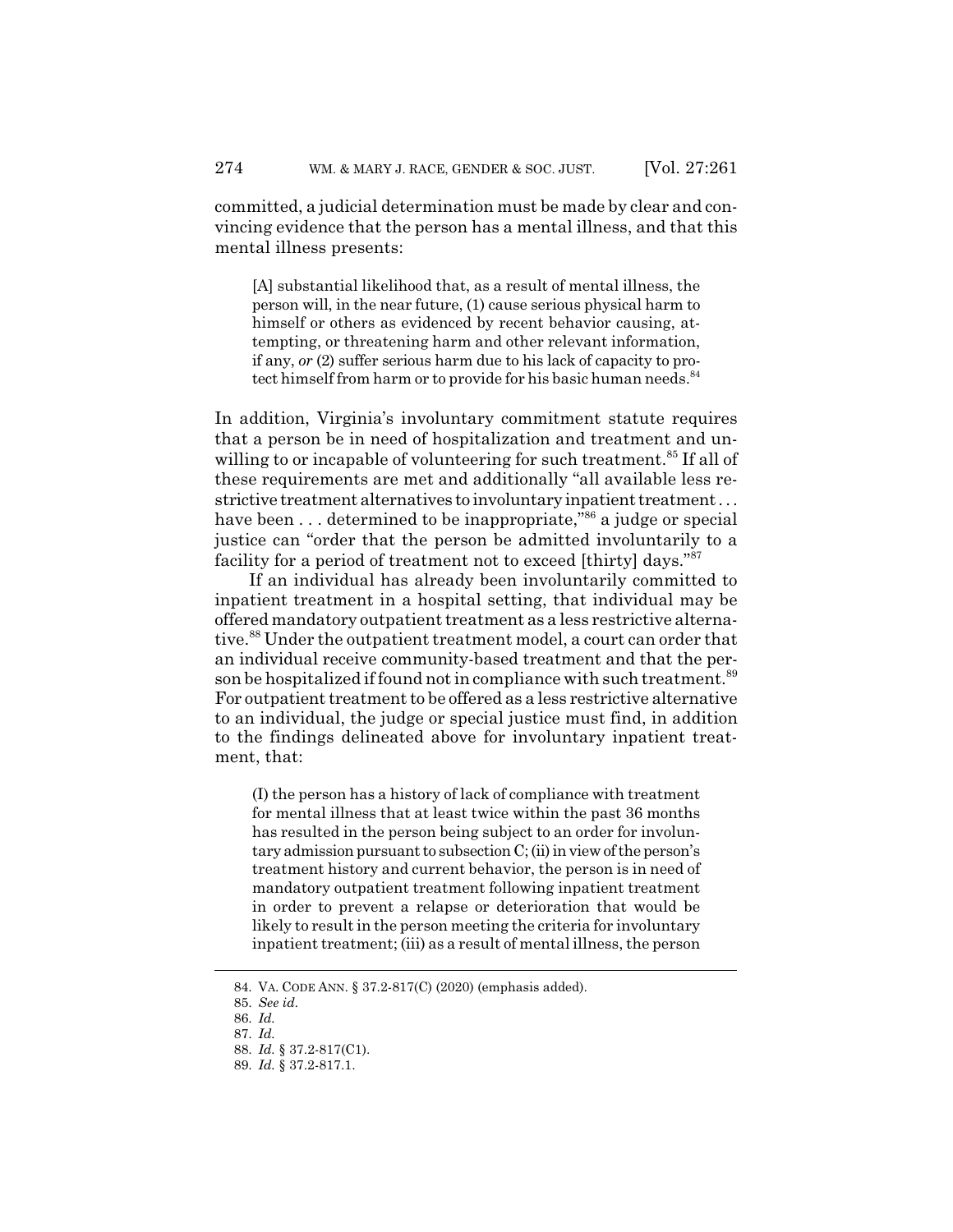is unlikely to voluntarily participate in outpatient treatment unless the court enters an order authorizing discharge to mandatory outpatient treatment following inpatient treatment; and (iv) the person is likely to benefit from mandatory outpatient treatment.<sup>90</sup>

In other words, if the judge finds that the individual has a history of noncompliance but may benefit from outpatient commitment based on this history, the judge can offer outpatient treatment as an alternative.<sup>91</sup> Typically, a special justice may recommend mandated outpatient treatment at a civil commitment hearing when an individual has had repeated involuntary hospitalizations and is deemed in need of "encouragement" to participate in outpatient treatment, when a person has shown noncompliance with outpatient services in the past but seems willing to make greater efforts to comply with mandated outpatient treatment, or when a person has been discharged from the hospital but has failed to follow up with mental health and psychiatric services after discharge, as an incentive to comply with treatment in order to avoid being hospitalized again.<sup>92</sup> In this way, mandated outpatient treatment is used to provide "additional motivation for client[s] to attend services,"93 offering outpatient treatment instead of hospitalizing a person every time that individual is found out of compliance with treatment.

In practice, mandated outpatient treatment is often difficult to implement due to lack of resources.<sup>94</sup> For instance, the Fairfax-Falls Church Community Services Board reported long waiting lists for many services that would be appropriate for a client on an outpatient basis, eliminating the ability to offer outpatient treatment to individuals as a less restrictive alternative.<sup>95</sup> Time constraints also impede the process by which mandated outpatient treatment can occur.96 Treatment providers are "required to draft a comprehensive [mandatory outpatient] treatment plan within [five] days of the commitment hearing,"97 an incredibly quick mandated turnaround that in practice is hard to meet, as the local service providers, the patient, and the magistrate judge must all agree on a treatment plan before it is drafted.98 Mandated outpatient treatment is also

<sup>90.</sup> VA. CODE ANN. § 37.2-817(C1).

<sup>91.</sup> *Id.*

<sup>92.</sup> VA. COMM'N ON MENTAL HEALTH, *supra* note 78, at 44.

<sup>93.</sup> *Id.*

<sup>94.</sup> *See id.* at 45.

<sup>95.</sup> *Id.* 96. *Id.*

<sup>97.</sup> *Id.*

<sup>98.</sup> VA. COMM'N ON MENTAL HEALTH, *supra* note 78, at 45.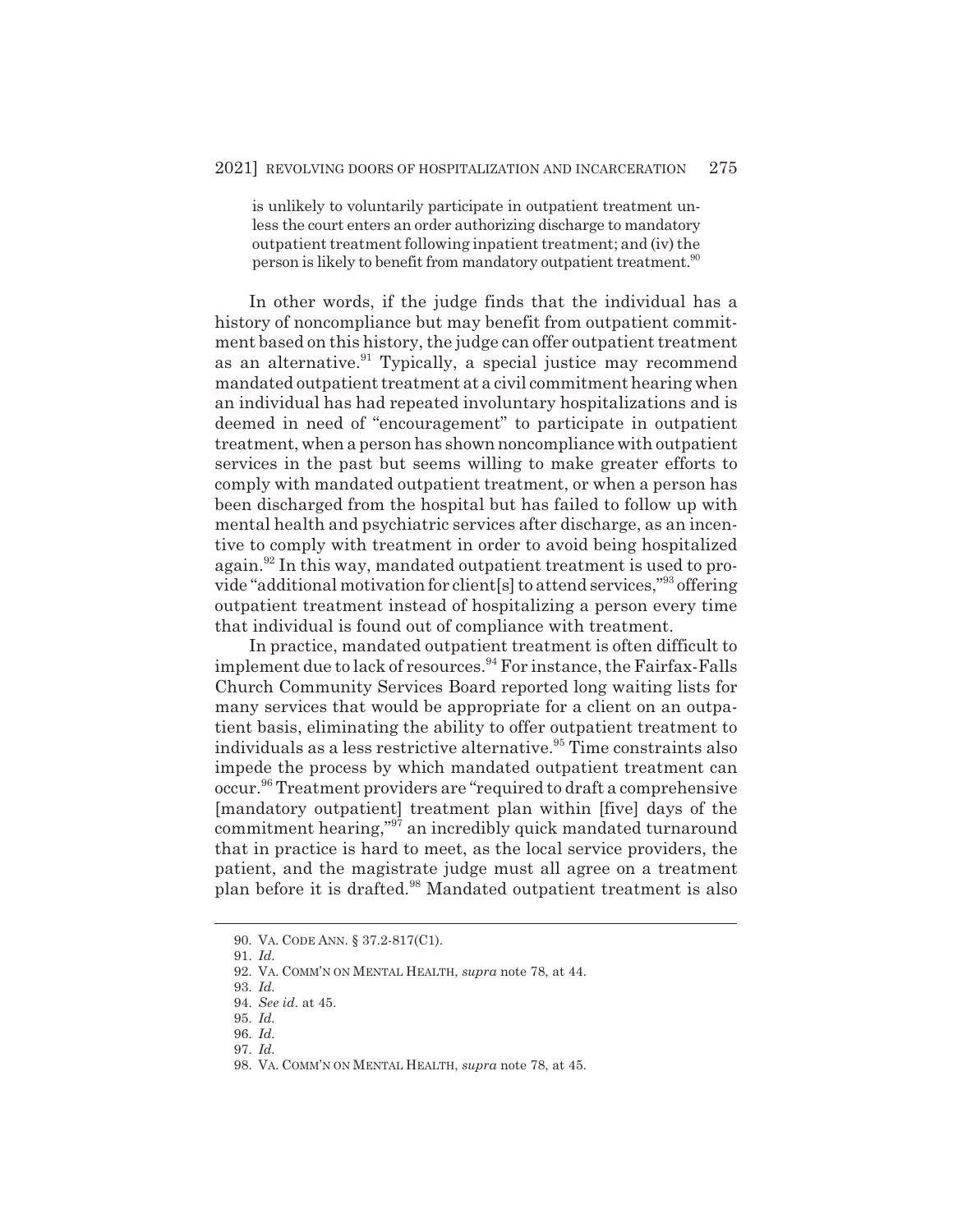utilized less frequently than inpatient commitment because of the added burden on judges and community treatment providers.<sup>99</sup> For instance, some special justices do not order outpatient treatment because mandated outpatient treatment cases "keep them on the hook."100 In other words, "[s]pecial justices are required to approve of the comprehensive treatment plan . . . after the hearing occurs, and are also responsible for overseeing the compliance process if [an individual] is [found] noncompliant" during outpatient treatment, obligating the justice to bear additional burdens of oversight throughout the treatment process rather than solely during the commitment hearing itself.<sup>101</sup> Community service provider representatives have also reported that special justices often do not order mandated outpatient treatment because of the complicated steps involved in such an order and because of fiscal restraints, as justices are not given additional compensation for ordering outpatient treatment rather than inpatient, though the outpatient process burdens that justice with additional responsibilities.<sup>102</sup>

#### *B. Virginia's Mental Health Treatment Courts*

In Virginia, the impetus to establish mental health courts began after a task force was formed in 2002 to study ways to provide for diversion and jail mental health services.<sup>103</sup> The task force recommended that Virginia establish mental health courts in selected localities,  $104$  and a planning committee established Virginia's first mental health court in Norfolk in 2004.105 General district courts in Petersburg, Richmond, and Norfolk later established specialty dockets for channeling defendants into mental health treatment in  $2011$ .<sup>106</sup> Currently, thirteen operational mental health dockets exist in Virginia, the most recent approved by the Virginia Supreme Court for Fairfax County in  $2019$ <sup>107</sup> For a person in Virginia to have the

105. CAMARENA, *supra* note 3, at 8; ILPPP, *supra* note 6, at 7.

<sup>99.</sup> *Id.* at 44.

<sup>100.</sup> *Id.*

<sup>101.</sup> *Id.*

<sup>102.</sup> *Id.*

<sup>103.</sup> CAMARENA, *supra* note 3, at 7–8; *see* ILPPP, *supra* note 6, at 6–7; Migliozzi, *supra* note 3, at 64.

<sup>104.</sup> CAMARENA, *supra* note 3, at 7–8; *see also* VA. CODE ANN. § 16.1-69.35(4) (2020) ("Subject to such rules as may be established pursuant to  $\S$  16.1-69.32, the chief judge may establish special divisions of any general district court when the work of the court may be more efficiently handled thereby . . . .").

<sup>106.</sup> ILPPP, *supra* note 6, at 6–7.

<sup>107.</sup> *See Virginia Behavioral/Mental Health Dockets*, VA.'S JUD. SYS., http://www .courts.state.va.us/courtadmin/aoc/djs/programs/sds/programs/bhd/advisory/bhd\_direc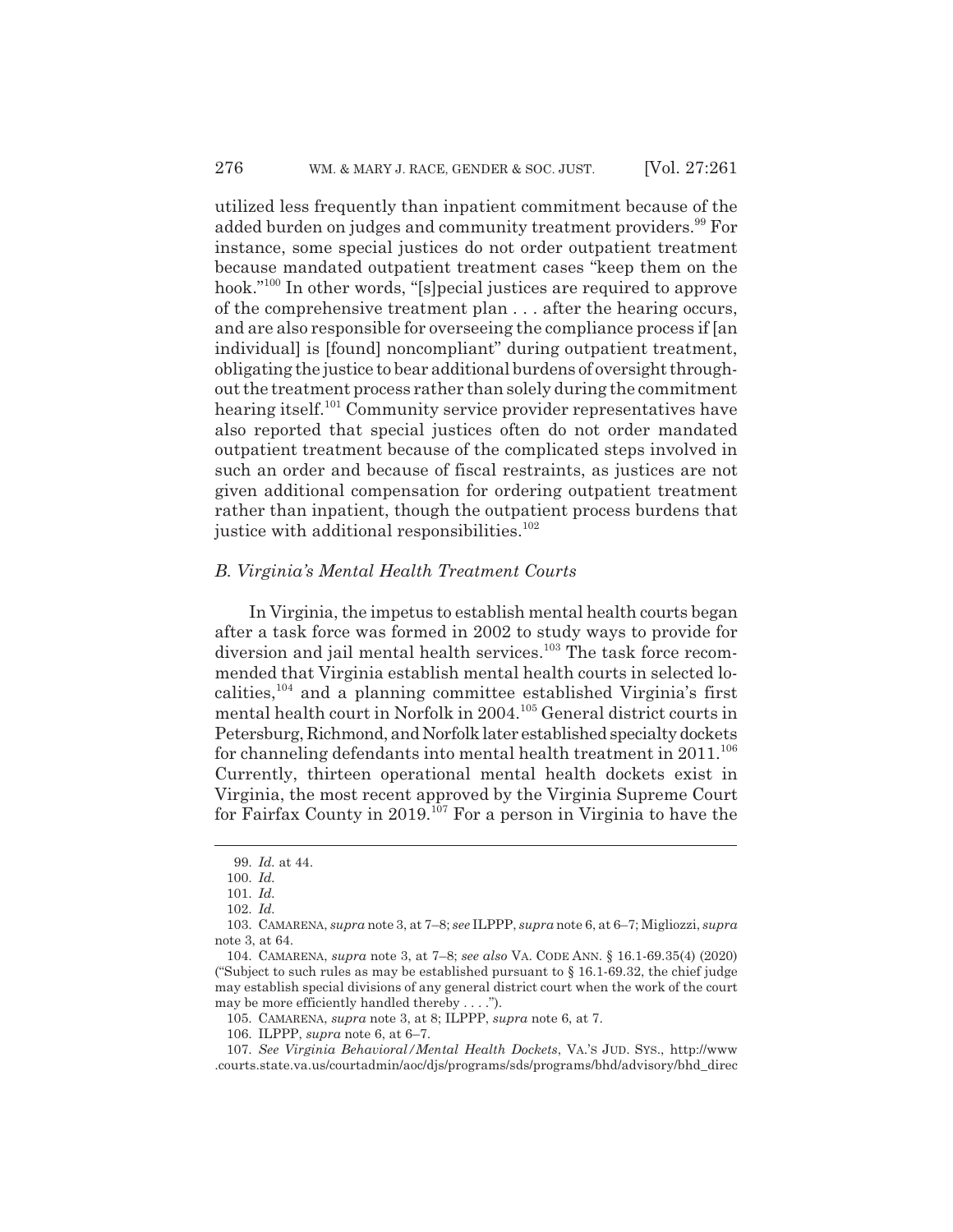option of mental health treatment instead of criminal adjudication of their offense, a mental health court or docket must exist in that jurisdiction, and that individual must be referred to the court or docket by law enforcement, pretrial services staff, defense counsel, or the judge.108 For instance, a judge may order a defendant be placed on a mental health court docket if he or she determines there is a "sufficient history of mental illness to warrant the community-based services," and in some district courts, defendants "evaluated for competency or sanity [are] automatically referred to the [specialty mental health] docket."109

The Norfolk Mental Health Court (Norfolk MHC) follows a postplea model, meaning that a "defendant must first be found guilty either after a plea or a trial" before being referred into mental health court treatment in the Norfolk MHC.<sup>110</sup> Defendants are only eligible to participate if they have an Axis I diagnosis that is determined to have been a factor in their arrest.<sup>111</sup> Additionally, only those with non-violent felonies and non-violent misdemeanor appeals to the Circuit Court are eligible for the program, and individuals with a prior record of violent offenses or sex offenses are not eligible.<sup>112</sup>

If a person agrees to participate in the Norfolk MHC, that person is referred to the Commonwealth Attorney's Office and the mental health court team.<sup>113</sup> Once the team agrees that the person would likely be responsive to services, the person may then enter the program.114 "[A] presentence report is prepared and sentencing is set for a date one year after entry into the program."115 Upon completion of the program, the defendant must still be sentenced based on his or her previous conviction.<sup>116</sup> However, if a defendant successfully completes the mental health treatment program, the finding

tory.pdf [https://perma.cc/8BP9-A3AN]; *Reducing the Number of People with Mental Illness in Jail*, FAIRFAX CNTY. NEWS CTR. (May 9, 2019), https://www.fairfaxcounty.gov /news2/fairfax-county-is-stepping-up-in-may/ [https://perma.cc/656M-GMY3].

<sup>108.</sup> *See Virginia Behavioral/Mental Health Dockets*, *supra* note 107; THOMPSON ET AL., *supra* note 53, at 3; *see also* Migliozzi, *supra* note 3, at 65 (describing the management of the docket).

<sup>109.</sup> Migliozzi, *supra* note 3, at 66 n.11.

<sup>110.</sup> ILPPP, *supra* note 6, at 7. The Norfolk Mental Health Court is a specialized docket that funnels mentally ill offenders into its program; it is not an independently operated or funded mental health court. *See id.*

<sup>111.</sup> CAMARENA, *supra* note 3, at 9; *see also* Migliozzi, *supra* note 3, at 66 n.2 (defining Axis I).

<sup>112.</sup> CAMARENA, *supra* note 3, at 9.

<sup>113.</sup> *Id.*

<sup>114.</sup> *Id.* If a case does not satisfy admissibility criteria, it is then sent back to the circuit court. *Id.*

<sup>115.</sup> ILPPP, *supra* note 6, at 8; *see* CAMARENA, *supra* note 3, at 9.

<sup>116.</sup> *See* CAMARENA, *supra* note 3, at 10.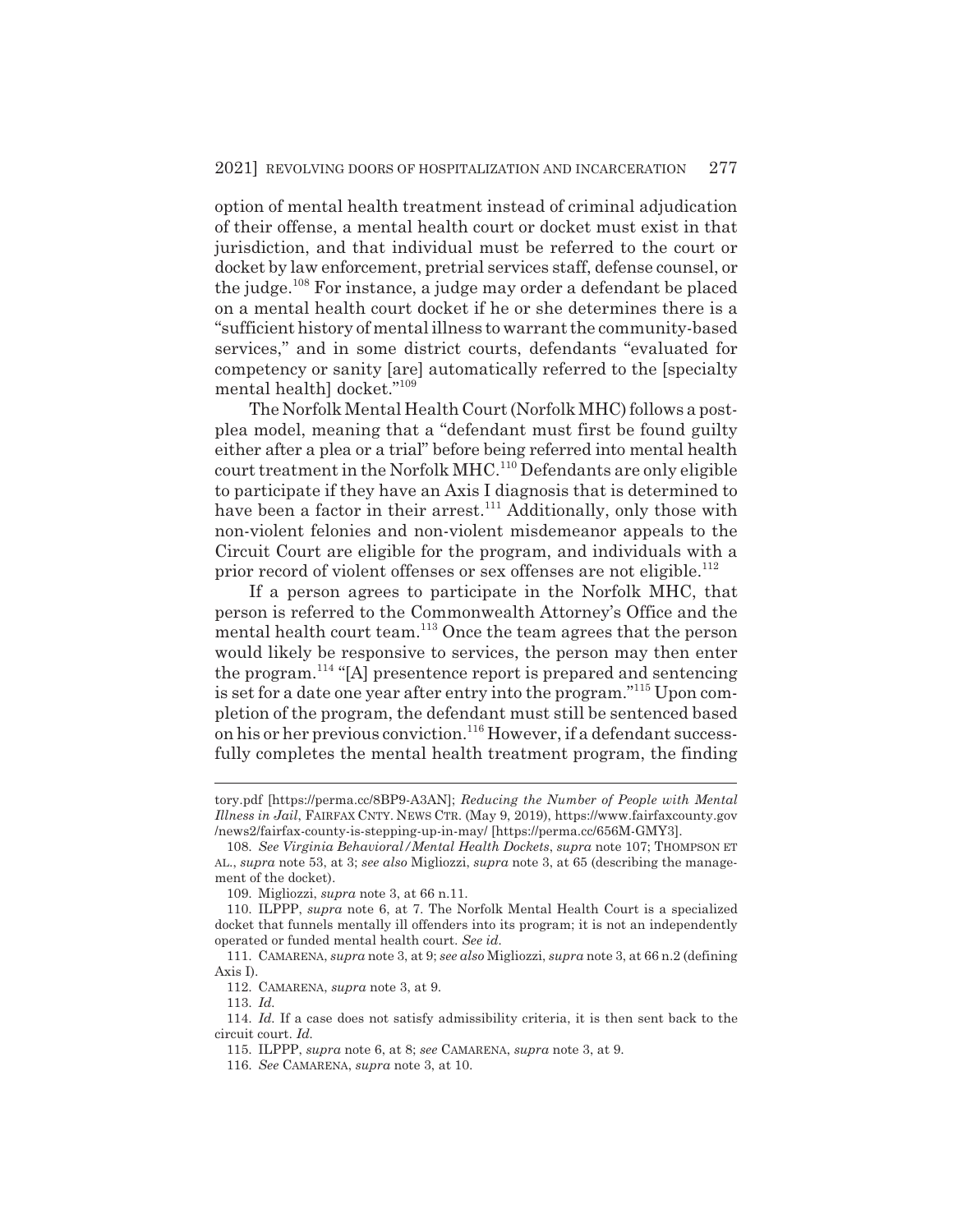of guilt prior to program entry may be vacated and another disposition imposed instead, such as a dismissal of the charge or conviction of a lesser-included offense.<sup>117</sup> The majority of defendants channeled into the Norfolk MHC were found to have committed minor property and drug crimes or minor assaults that were not premeditated and were manifestations of their underlying diagnosis.<sup>118</sup>

A hypothetical helps illustrate the process of entering mental health court. A defendant with paranoid schizophrenia may be arrested and jailed for ten misdemeanor fire code violations.<sup>119</sup> His court-appointed attorney, recognizing his competence issues, requests a court-ordered evaluation, after which he is diagnosed as having paranoid schizophrenia and bipolar disorders but found competent to stand trial on anti-psychotic medications.120 The court-appointed public defender and prosecutor meet to recommend his sentencing disposition.<sup>121</sup> Taking into account the burden of providing incentives for the defendant to continue his prescribed medication, the need to assure stable housing for the defendant, and the need to find necessary outpatient services, the defendant and prosecutor jointly refer him to the mental health court or docket in that jurisdiction, assuming one exists.122 The mental health treatment team, after reviewing defendant's case and history, agrees that the defendant would be a good candidate for mental health court and forms a tentative treatment plan.

At the mental health court hearing, the defendant is given the option of continuing with regular trial in traditional court or of pleading guilty to all charges and deferring the final disposition during a twelve-month probationary period in mental health court treatment.123 During this period, defendant would be released on bail and required to attend regular meetings with local community treatment providers, who would monitor his medication and psychiatric treatment.<sup>124</sup> After considering, the defendant opts to plead guilty and enter mental health court treatment, deferring sentencing for one year.125 During this period, defendant returns to court

<sup>117.</sup> *Id.*; ILPPP, *supra* note 6, at 8. If a defendant does not comply with his or her treatment program, he or she is dropped from the program and sentenced in normal circuit court. CAMARENA, *supra* note 3, at 10.

<sup>118.</sup> *Id.* at 18.

<sup>119.</sup> Migliozzi, *supra* note 3, at 64.

<sup>120.</sup> *Id.* at 64–65.

<sup>121.</sup> *See id.* at 65.

<sup>122.</sup> *See id.*

<sup>123.</sup> *See* ILPPP, *supra* note 6, at 7–8.

<sup>124.</sup> Migliozzi, *supra* note 3, at 65.

<sup>125.</sup> *See* ILPPP, *supra* note 6, at 7–8.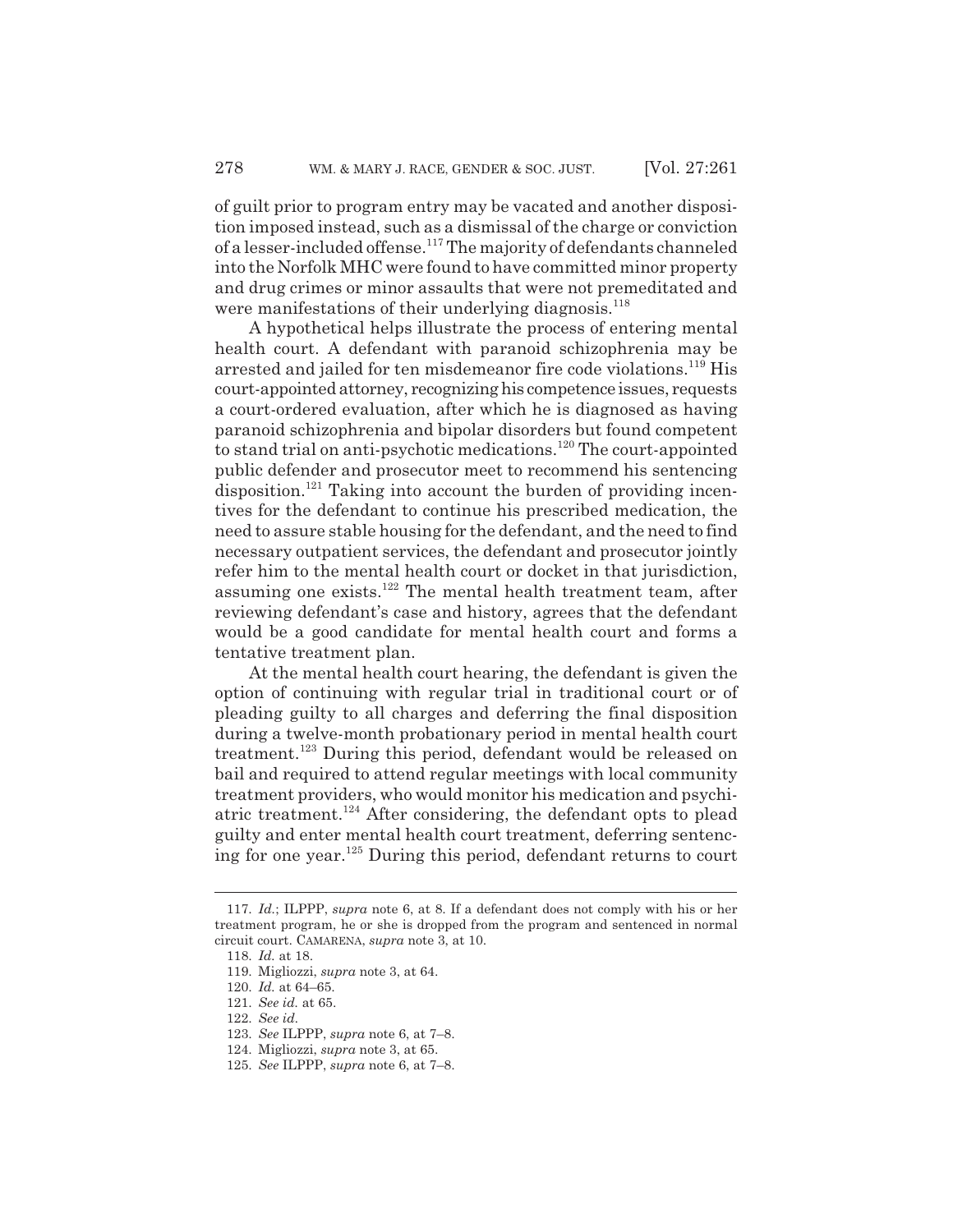periodically, at first weekly and eventually monthly, and his case manager reports to the mental health court judge on defendant's compliance with treatment.126 Defendant is informed that violations of the treatment plan will result in an immediate violation hearing in the mental health court, potential revocation of his bond status, and conviction of the charges pending against  $\lim_{n \to \infty} 127$  The case manager discusses with other members of the mental health treatment team defendant's compliance in taking prescribed medication and attending meetings with doctors, therapists and support groups; the team recommends changes throughout the course of the year to appropriately tailor the treatment plan.128 The team also suggests appropriate actions to the judge to sanction and reward the defendant based on compliance, and the mental health court judge allots sanctions and incentives based on these suggestions and his or her own observation of the defendant's compliance with treatment.<sup>129</sup> At times, a short period of jail time—usually about a week—is sanctioned for noncompliance.130

## IV. COERCION AND PROCEDURAL JUSTICE

Engagement in treatment is "strongly related to the belief about the justice of the process by which the person was admitted."131 This concept is often referred to as "procedural justice," or "the perceived fairness of court procedure and [of] interpersonal treatment" as an individual interacts with the state in receiving coerced or compelled treatment.<sup>132</sup> Carol Fisler, director of the Mental Health Court Programs at the Center for Court Innovation, describes this dynamic as:

<sup>126.</sup> *See id.* at 9.

<sup>127.</sup> Migliozzi, *supra* note 3, at 65.

<sup>128.</sup> CAMARENA, *supra* note 3, at 15.

<sup>129.</sup> *See id.* at 12.

<sup>130.</sup> *Id.* at 4 (stating that over half of participants in the program for over nine months had been jailed at some point for noncompliance).

<sup>131.</sup> MERFISH, *supra* note 10, at 4; *see also* Sarah M. Manchak, Jennifer L. Skeem & Karen S. Rook, *Care, Control, or Both? Characterizing Major Dimensions of the Mandated Treatment*, 38 LAW & HUM. BEHAV. 47, 49 (2014) (discussing the potential for negative responses to feeling coerced into treatment); John Monahan, Charles W. Lidz, Steven K. Hoge, Edward P. Mulvey, Marlene M. Eisenberg, Loren H. Roth, William P. Gardner, & Nancy Bennett, *Coercion in the Provision of Mental Health Services: The MacArthur Studies*, *in* RESEARCH IN COMMUNITY AND MENTAL HEALTH: COERCION IN MENTAL HEALTH SERVICES—INTERNATIONAL PERSPECTIVES 13, 26–27 (Joseph P. Morrissey & John Monahan eds., 1999) ("[A] patient's beliefs that others acted out of genuine concern, treated the patient respectfully and in good faith, and afforded the patient a chance to tell his or her side of the story, are associated with low levels of experienced coercion."). "Procedural justice" is used here to refer to a participant's subjective experience and perception of fairness in the case disposition process. Poythress et al., *supra* note 15, at 520.

<sup>132.</sup> Fisler, *supra* note 57, at 12.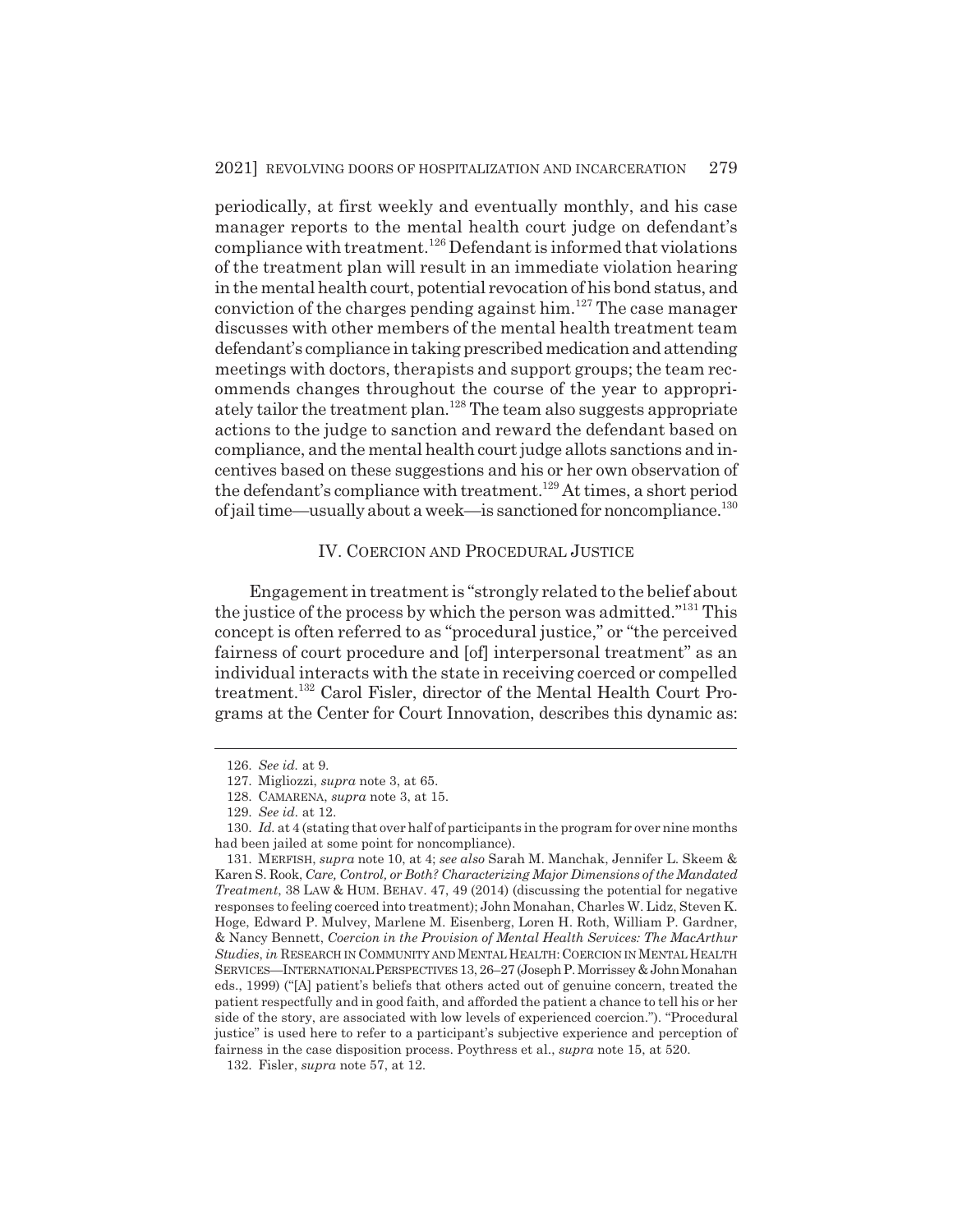[Q]uite different from distributive justice, or the perceived sense of the fairness of a final outcome (whether someone won or lost a case). . . researchers have demonstrated a strong connection between individuals' perceptions of procedural justice and their future attitudes and behavior . . . People who feel the legal system, and their own treatment within it, to be fair will internalize the values of the system, show greater compliance with court orders, and be less likely to re-offend.<sup>133</sup>

Key factors affecting a person's perception of procedural justice in the civil or criminal system include: the level to which a person feels they have been treated with dignity by the authoritative decisionmaker, the level to which a person feels they have a voice in the proceedings, whether that individual's express preferences are respected, the extent to which an individual is given decisional autonomy, and whether the proceedings feel neutral, unbiased, and consistent throughout treatment.<sup>134</sup> If an individual perceives the process through which a court mandates treatment as fair, that individual is more likely to engage within and comply in the subsequent therapeutic process.135

State-compelled or coerced treatment can negatively affect treatment outcomes, undermining the client-provider relationship by "infusing an adversarial undercurrent into the process," thereby causing an individual to mistrust their treatment providers and the mental health system generally.<sup>136</sup> When an individual with a serious mental illness feels compelled or coerced to take part in treatment, that individual is more likely to resist treatment and less likely to engage in the rapeutic goals.<sup>137</sup> Despite this, many states have authorized the use of incentives and disincentives to promote

<sup>133.</sup> *Id.* at 9, 12.

<sup>134.</sup> Monahan et al., *supra* note 131, at 26–27; Poythress et al., *supra* note 15, at 520; Fisler, *supra* note 57, at 12.

<sup>135.</sup> Poythress et al., *supra* note 15, at 521 ("[E]nhanced perceptions of procedural justice [are] '. . . likely to facilitate the subsequent therapeutic process.'").

<sup>136.</sup> MERFISH, *supra* note 10, at 3–4; Eric B. Elbogen, Jeffrey W. Swanson & Marvin S. Swartz, *Effects of Legal Mechanisms on Perceived Coercion and Treatment Adherence Among Persons with Severe Mental Illness*, 191 J. NERVOUS & MENTALDISEASE 629, 635 (2003) (stating that studies indicate that some types of leveraging are "perceived as so coercive for some patients that they become mistrustful of the mental health system" and of treatment providers and drop out of services entirely).

<sup>137.</sup> Manchak et al., *supra* note 131, at 49; *see also* MERFISH, *supra* note 10, at 3–4 ("Mandated treatment has been linked to poorer clinical outcomes including nonadherence as well as an increased chance that mental health services consumers will be involuntarily committed in the future . . . There is some evidence that the disempowerment of individuals resulting from the coercive nature of the civil admission process prevents them from fully participating in any subsequent care rendered.").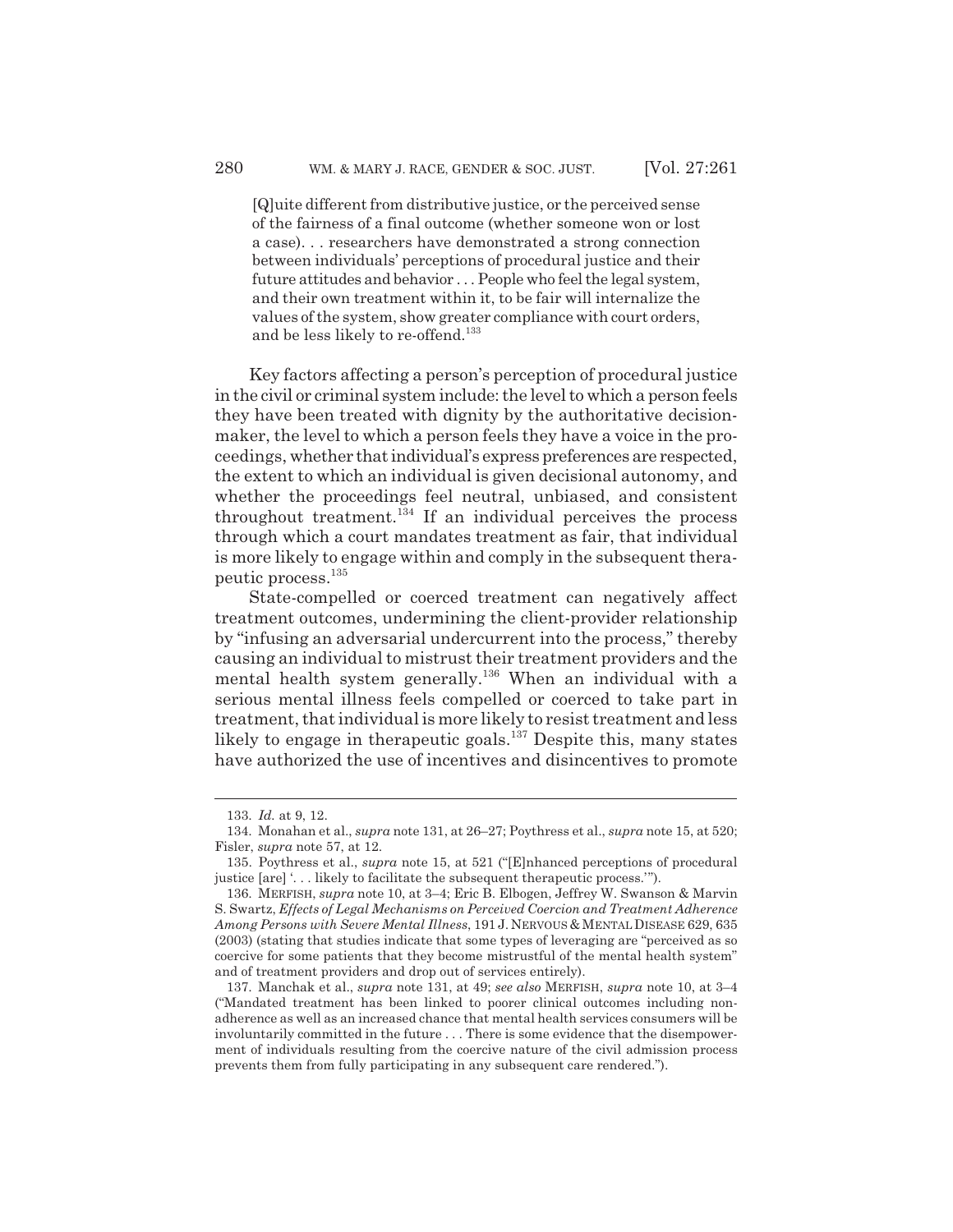adherence to treatment.<sup>138</sup> As Professors Bonnie and Monahan note, "[a]pproximately half the people receiving treatment in the public sector for mental disorder have experienced some form of 'leverage' in which deprivations such as jail or hospitalization have been avoided, or rewards such as money or housing have been obtained, contingent on treatment adherence."139 Though a more assertive approach may coerce treatment, treatment outcome is greatly affected by the way in which such treatment is mandated—*how* leverage is used and the effects of this on an individual's perception of procedural justice in the treatment process.<sup>140</sup> Moreover, while early studies focused on the voluntary or involuntary nature of commitment as an indicator of subsequent treatment compliance, more recent studies demonstrate that "if anything, mandated treatment relationships are slightly more affiliative than voluntary ones."141 In other words, some studies show mandated treatment relationships as having better treatment outcomes than those entered into voluntarily.<sup>142</sup>

So how can this inform involuntary treatment in the civil and criminal contexts? Legal mechanisms determine the process afforded to an individual, as the state compels their treatment.<sup>143</sup> In turn, perceptions of the procedural fairness of these legal mechanisms can greatly affect compliance and resulting treatment outcomes.144 Therefore, understanding what forms of leveraging are more likely to engender adherence in treatment and what forms of leveraging decrease compliance is crucial for informing treatment methods and outcomes.<sup>145</sup>

Some amount of leveraging has actually been shown to improve treatment outcomes.146 For instance, a meta-analysis of twenty-five studies of mental health courts found that treatment programs that were not entirely voluntary had higher rates of reduced recidivism

<sup>138.</sup> Bonnie & Monahan, *supra* note 11, at 485.

<sup>139.</sup> *Id.*

<sup>140.</sup> *See* Manchak et al., *supra* note 131, at 48–49.

<sup>141.</sup> *Id.* at 53 (showing that mandated treatment relationships scored slightly higher on pure affiliation with the therapist, affiliative autonomy felt, client pure affiliation, and affiliative submission to the treatment and therapy). *But see* MERFISH, *supra* note 10, at 3–4.

<sup>142.</sup> *See id.*

<sup>143.</sup> Elbogen et al., *supra* note 136, at 629.

<sup>144.</sup> *See id.* at 636.

<sup>145.</sup> *See* Monahan et al., *supra* note 3, at 37 ("It is unfortunate that instruments of therapeutic leverage, including incentives and disincentives as well as mandates, are not often mentioned in studies of interventions that aim to facilitate treatment adherence. Rectifying this omission is especially important in the context of mental health care.").

<sup>146.</sup> *See* Michelle Edgely, *Why Do Mental Health Courts Work? A Confluence of Treatment, Support and Adroit Judicial Supervision*, 37 INT'L J. L. & PSYCHIATRY 572, 572 (2014).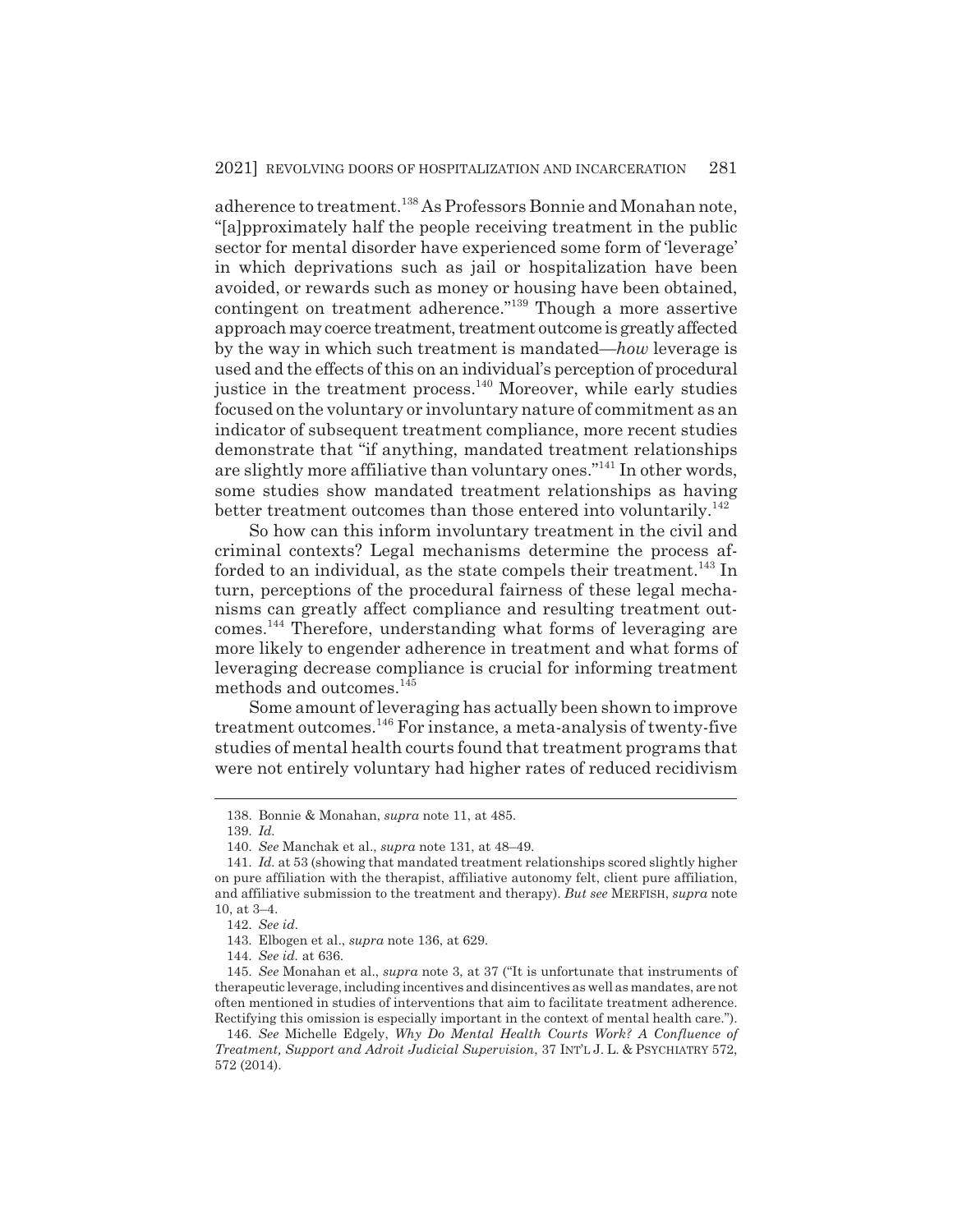than programs that were entirely voluntary.<sup>147</sup> Each study in the meta-analysis examined levels of voluntariness in rehabilitative programs for offenders with mental disorders, with programs designated as "voluntary, somewhat voluntary or involuntary."148 Programs designated as "somewhat voluntary" were found to have higher rates of reduced recidivism than completely voluntary and involuntary programs.149 Thus, some amount of coercion positively correlated with adherence to treatment.<sup>150</sup> Because participation is leveraged with the alternative of incarceration in the mental health court model, the mental health court model falls into the category of "somewhat voluntary:" Offenders choose between participation in mental health court or mainstream case processing.<sup>151</sup> While the leveraging involved in mandated treatment is often framed as coercive, for individuals with severe mental illness, whose choices are limited to begin with, offering the option of mental health court treatment often expands their already constrained range of choice.152 As researchers Scott and Stuntz explain, "[a] person with few and unpalatable choices may live in a coercive environment. An offer that exploits those circumstances is nevertheless value enhancing, and enforcement is appropriate. More choices are better, even—perhaps especially—if one has few to begin with."153 While coercive, mandated treatment can act to expand the range of choice for a person offered the option of mental health treatment court, rather than constricting that range.154 Additionally, because social networks for incarcerated individuals are often very limited, service providers in mental health courts are more likely to be perceived as extremely "positive" individuals in that network.<sup>155</sup>

In contrast, persons involuntarily committed in the civil system have access to a potentially wider social network; thus, outpatient treatment, though a less restrictive alternative to inpatient hospitalization, may not be perceived as expanding the range of choice for an individual who, if not at risk of being committed, would otherwise be free from the state's influence in their medical decision-making.<sup>156</sup>

<sup>147.</sup> *Id.* at 576.

<sup>148.</sup> *Id.*

<sup>149.</sup> *Id.*

<sup>150.</sup> *Id.*

<sup>151.</sup> *Id.*

<sup>152.</sup> *See* Bonnie & Monahan, *supra* note 11, at 487.

<sup>153.</sup> *Id.* (quoting R.E. Scott & W.J. Stuntz, *Plea Bargaining as Contract*, 101 YALE L.J. 1909, 1920 (1992)).

<sup>154.</sup> *Id.*

<sup>155.</sup> Manchak et al., *supra* note 131, at 54.

<sup>156.</sup> MERFISH, *supra* note 10, at 4.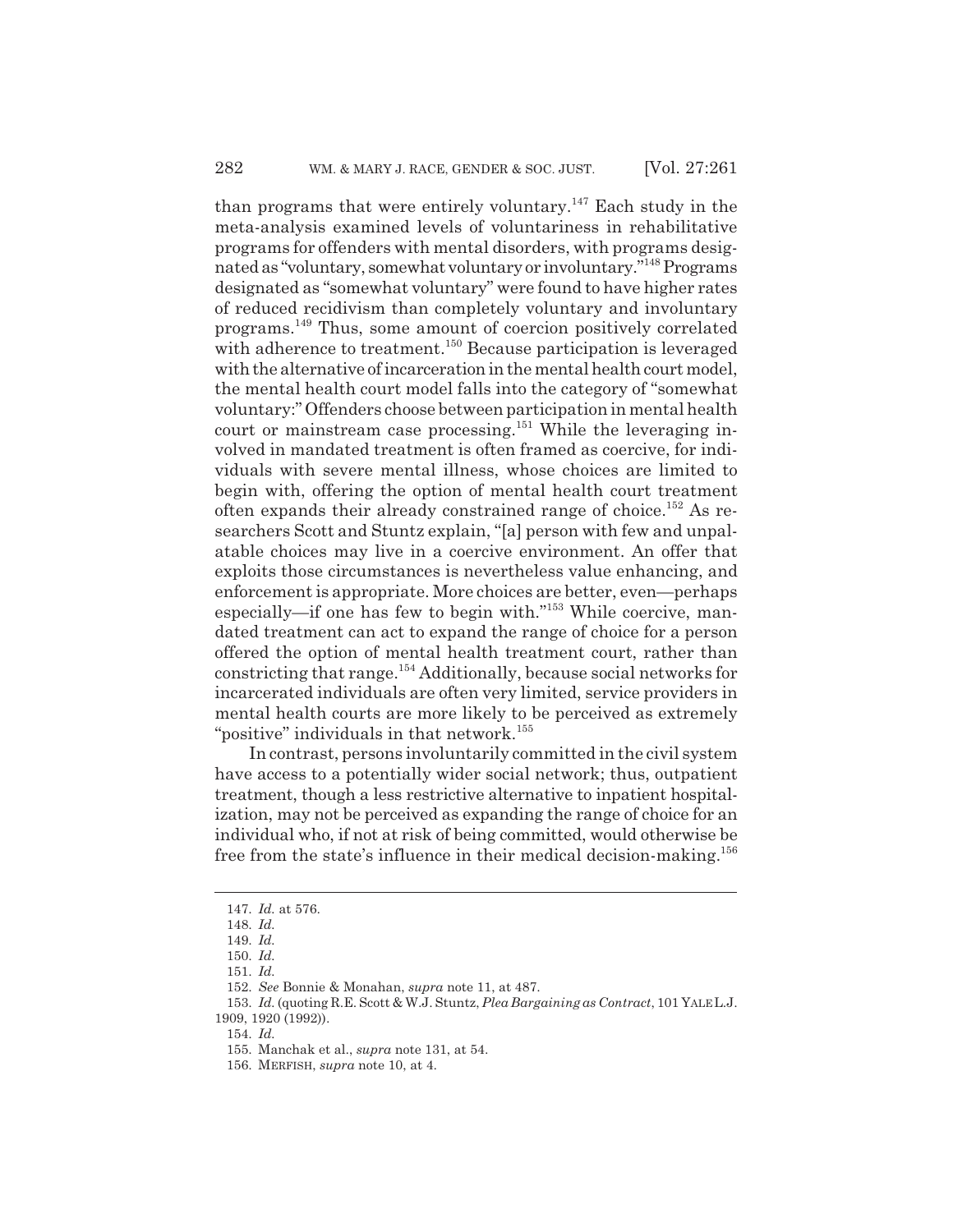Rather than feeling an expanded range of choice in the civil commitment system, patients often feel disempowered and voiceless in the process.157 In part, this is because it is difficult for patients to appeal a commitment determination and "civil commitment law is not often subject to independent judicial review."158 Thus, appeals of decisions at a hearing are rare, often leaving participants feeling that they are without a voice in challenging any decisions made.<sup>159</sup>

Ironically, adding more procedural requirements in efforts to enhance procedural fairness often does more harm than good.<sup>160</sup> Stricter civil commitment laws are correlated with higher rates of incarceration of mentally ill individuals.<sup>161</sup> This is because the more steps involved in the civil commitment process, the less likely a person who is decompensating but refusing to be voluntarily admitted to a hospital will meet the criteria for involuntary commitment.<sup>162</sup> As John Oliver points out in his article examining this, "Virginia's requirement that there be probable cause for finding a 'substantial likelihood' of 'harm' before an ECO can be issued for a person [by a magistrate] . . . has been criticized" as too high of a bar in emergency situations, "preventing more timely intervention for someone . . . in crisis" who needs treatment but lacks awareness of their illness and refuses help.<sup>163</sup> Certain studies report mental health workers purposely re-incarcerating clients in order to get them to access mental health services, finding it "easier to access mental health treatment from the jail facility than to attempt involuntary commitment to a mental institution."164 Thus, adding procedural protections in the civil commitment process can have adverse effects, costing both time and resources, impeding access to needed mental health resources, and limiting the care available to individuals in emergency situations.165 However, though adding procedural safeguards to the civil

163. John E. Oliver, *Responding to Concerned Family Members During a Mental Health Crisis: Reflections on a Critical Incident*, 34 DEVS. IN MENTAL HEALTH L., Dec. 2015, at 1, 1–2, 5 (recounting a mother's failed attempt to commit her daughter three days after her daughter was discharged from her fourteenth psychiatric hospitalization, the magistrate's refusal to issue an ECO, and her daughter's subsequent suicide).

164. Sarteschi, *supra* note 25, at 15–16.

165. *See* MERFISH, *supra* note 10, at 5; *see also* Samuel Jan Brakel, *Searching for the Therapy in Therapeutic Jurisprudence*, 33 NEW ENG. J. ON CRIM.&CIV. CONFINEMENT 455, 475 (2007) ("The U.S. Supreme Court, not known for endorsing the civil libertarian

<sup>157.</sup> *Id.*

<sup>158.</sup> *Id.* at 33.

<sup>159.</sup> *See id.*

<sup>160.</sup> *See* VA. COMM'N ON MENTAL HEALTH, *supra* note 78, at 44.

<sup>161.</sup> *See* Sarteschi, *supra* note 25, at 15–16.

<sup>162.</sup> *See id.*; *see also* VA. COMM'N ON MENTAL HEALTH, *supra* note 78, at 44 (pointing out that special justices "don't want the headache" involved in ordering mandatory outpatient treatment (MOT)).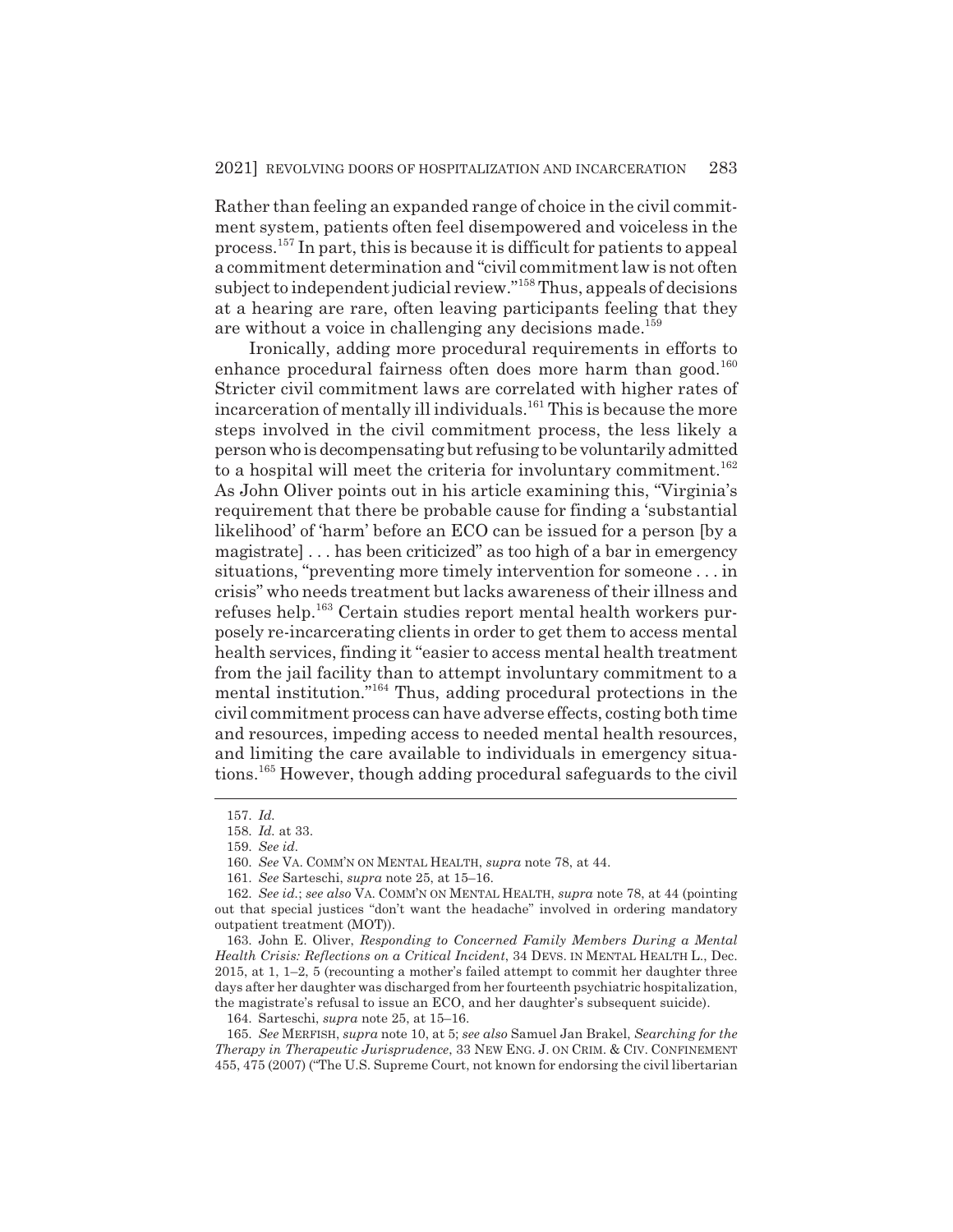commitment model may not result in better treatment outcomes, there are striking differences between the civil and criminal systems' compelled treatment models that can be used to inform procedural protections in the civil commitment process.

#### V. USING DIFFERENCES TO INFORM TREATMENT MODELS

Key factors differ in the criminal system versus the civil system that affect perceptions of procedural justice in each. These factors are: the range of choice and voice afforded to the participant in each system, the relationship of the participant with the judge in each model, and the expanded access to services in the mental health court model—services which are noticeably absent in the involuntary commitment model.<sup>166</sup> If incorporated into the civil commitment model, all three of these factors in the mental health court model could have positive effects on treatment outcomes in the civil commitment model.

### *A. Relationship with the Judge*

The first and most important difference involves relationship development with a person in authority. Studies show that the relationship between the presiding judge and an individual can greatly affect treatment outcomes.<sup>167</sup> In a study of the progress of a cohort of program participants in Norfolk's Mental Health Treatment Court (Norfolk MHC), participants reported that the support they received from the presiding judge was crucial in helping them stabilize and that the close, ongoing supervision provided by case managers and regular meetings with the judge and probation officer were critical to compliance with conditional treatment plans.<sup>168</sup> This report is similar to findings in other therapeutic court models, with participants citing an ongoing relationship with the judge as critical to recovery.169 For instance, the National Institute of Justice found in its study of therapeutic courts that "interactions with the drug court judge [was] one of the most important factors influencing participants' drug

agenda in mental health, has (unwittingly it would seem) contributed to discouraging access to psychiatric care by burdening even voluntary admissions with potentially heavy-handed procedural and/or substantive process requirements.").

<sup>166.</sup> *See* CAMARENA, *supra* note 3, at 28–29.

<sup>167.</sup> *See id.*

<sup>168.</sup> *Id.* at 3 (focusing on a cohort over a period of eighteen months in 2006 and 2007). This is affirmed by studies of participants in mental health treatment court in New York, who reported on the value to their overall treatment of direct conversations with the presiding judge in asking questions about their progress and problems. *Id.* at 29.

<sup>169.</sup> *See, e.g.*, *id.* at 7, 29 (citing other such studies).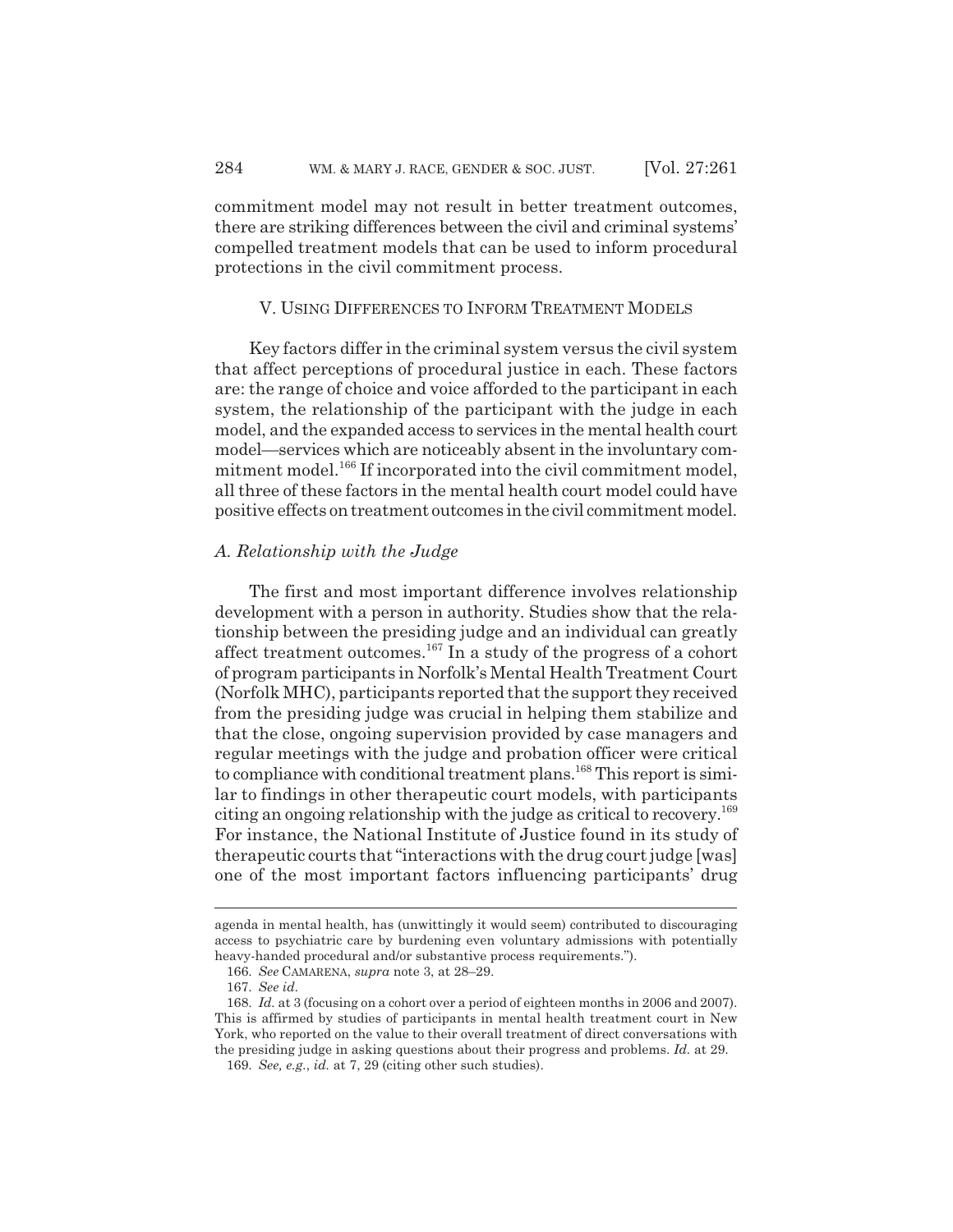court experience."170 The Norfolk Mental Health Court study confirms the importance of this ongoing relationship with the judge, with Norfolk MHC participants citing as imperative to the process the support they received from the presiding judge and "the fact that [the judge] had continued to be supportive even when they had violated one of the conditions of their probation."171

One of the most important features of the Norfolk MHC, reported as directly contributing to successful treatment outcomes, was that the judge gave people "second chances," letting them remain in the program even if they were found out of compliance, so long as they maintained their commitment to their overall treatment plan.<sup>172</sup> Comments by participants in the study indicated that the judge's reputation for strict enforcement, combined with perceptions of fair treatment, gained their compliance with the program's rules and regulations: participants knew that noncompliance would be sanctioned and knew that sanctions were applied consistently.173 Comments also indicated that participants respected the judge's decisions and felt personally accountable to the judge because of the ongoing relationship they had developed with that judge.<sup>174</sup> Having direct conversation with the judge, having the judge ask them about their progress, and having the judge care about the problems they were facing made participants feel respected and personally accountable to that judge.<sup>175</sup> Third-party observations of interactions between participants and the judge in the Norfolk MHC conducted over time confirm the significance of this relationship.<sup>176</sup> These observations found that initially, participants were often reserved, responding succinctly to the judge's questions and seemingly not invested in treatment, but that over time, as the judge developed a relationship with participants, participants began to share more information with the judge in their mental health court, and consequently had more buy-in to the treatment program.<sup>177</sup>

The relationship with a single judge rather than multiple authoritative figures also is key to whether such a relationship becomes a

<sup>170.</sup> *Id.* at 7.

<sup>171.</sup> *Id.* at 16.

<sup>172.</sup> CAMARENA, *supra* note 3, at 20.

<sup>173.</sup> *Id.* at 21.

<sup>174.</sup> *Id.*

<sup>175.</sup> *Id.* at 29.

<sup>176.</sup> *Id.*

<sup>177.</sup> *Id.* at 29 ("The change in the interaction between the male participants and the judge was particularly dramatic . . . regular interaction with a single judge also might be important because it promotes effective judicial supervision, continuity of monitoring, and consistency in practices and application of sanctions.").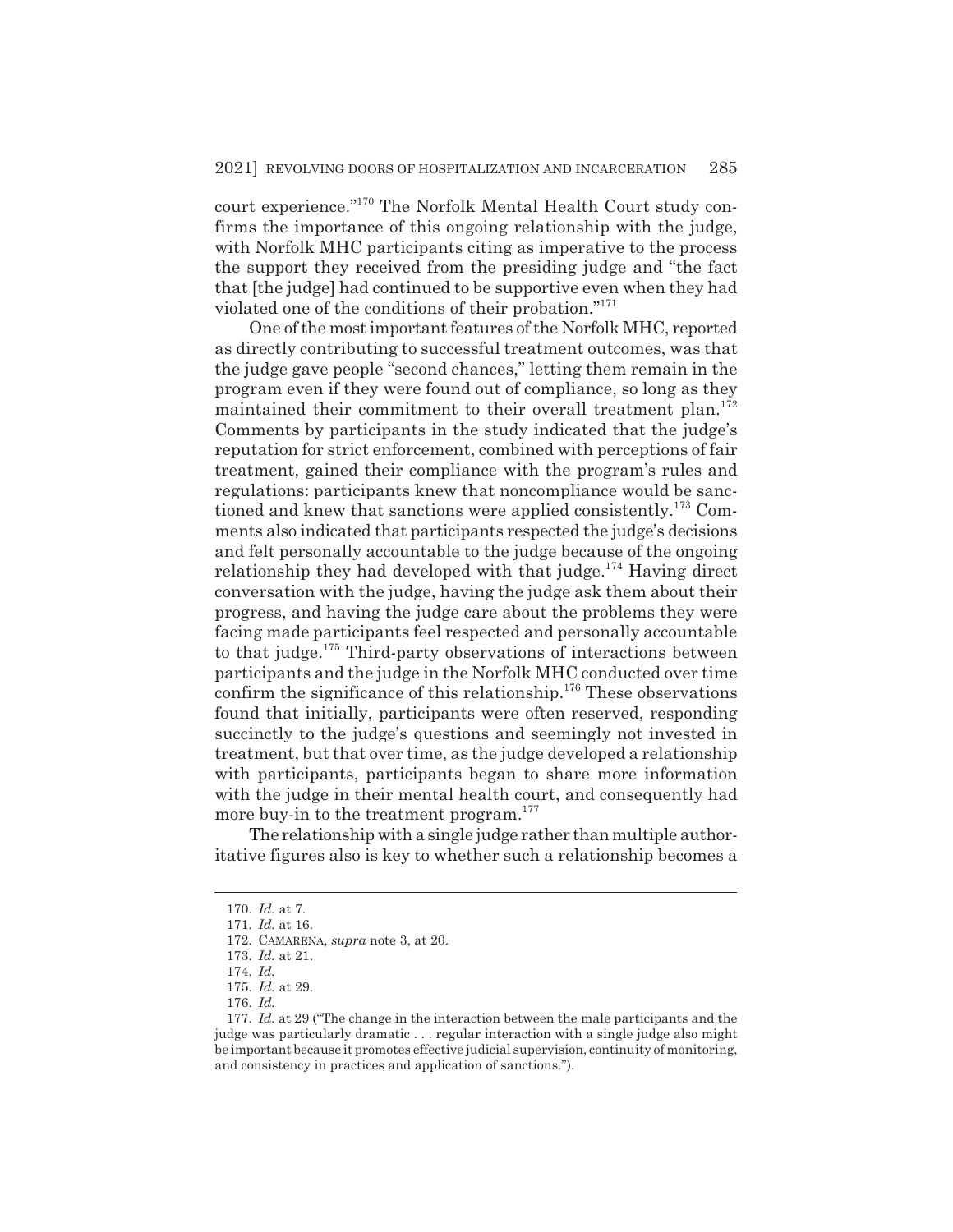positive and influential factor in treatment outcomes.178 Studies demonstrate that "the more judges [an] offender[] deal[s] with, the greater the likelihood of poor treatment attendance[]" and that, correspondingly, "[o]ffenders who participate in courts where there is only one judge are far less likely to be terminated early or to miss . . . treatment sessions than those exposed to multiple judges."179 Testimony of a mental health court judge in New York reinforces the importance of this personal connection, with the judge explaining that he interacted with participants as a way "'to engage them human to human,' and to compensate for the fact that they had been given short shrift all their lives and to give them hope."<sup>180</sup>

Judge Migliozzi, a judge for the Norfolk General District Court mental health docket, noted that in the mental health court docket model in Virginia, the specialty docket procedure "provides an isolated and dignified opportunity for defendants' family members to be present and to offer background information and suggestions to the court in an effort to determine an appropriate sentencing disposition."181 It was this dignity and the privacy afforded to defendants in Virginia's mental health court docket that the judge found most important in making the docket work.<sup>182</sup> The judge went on to note "that family members in attendance provid[ed] the greatest service" to the mental health court docket and that the specialty docket allowed family members to do so in a way that avoided the embarrassment of personal issues being "paraded before a packed courtroom of less sensitive citizens."183

The civil commitment model lacks an equivalent ongoing relationship with the special justice involved in the hearing process. $^{184}$ It also lacks similar dignity-enhancing procedures.<sup>185</sup> This ongoing relationship with a single judge may be the single greatest difference affecting lower perceptions of procedural fairness in the civil commitment system. Although case managers and treatment teams provide ongoing, regular supervision in mandated outpatient treatment, there is no similar ongoing relationship with the judge mandating that treatment, and individuals often interact with a different special justice every time they are re-hospitalized and re-committed.<sup>186</sup> That

<sup>178.</sup> *See* CAMARENA, *supra* note 3, at 29.

<sup>179.</sup> *Id.*

<sup>180.</sup> *Id.*

<sup>181.</sup> Migliozzi, *supra* note 3, at 65–66.

<sup>182.</sup> *See id.* at 65.

<sup>183.</sup> *Id.* at 65.

<sup>184.</sup> *See* MERFISH, *supra* note 10, at 27, 30.

<sup>185.</sup> *Id.* at ii, 11–12.

<sup>186.</sup> *See* CAMARENA, *supra* note 3, at 4; Scherer, *supra* note 26, at 428–29; Monahan

et al., *supra* note 3, at 33.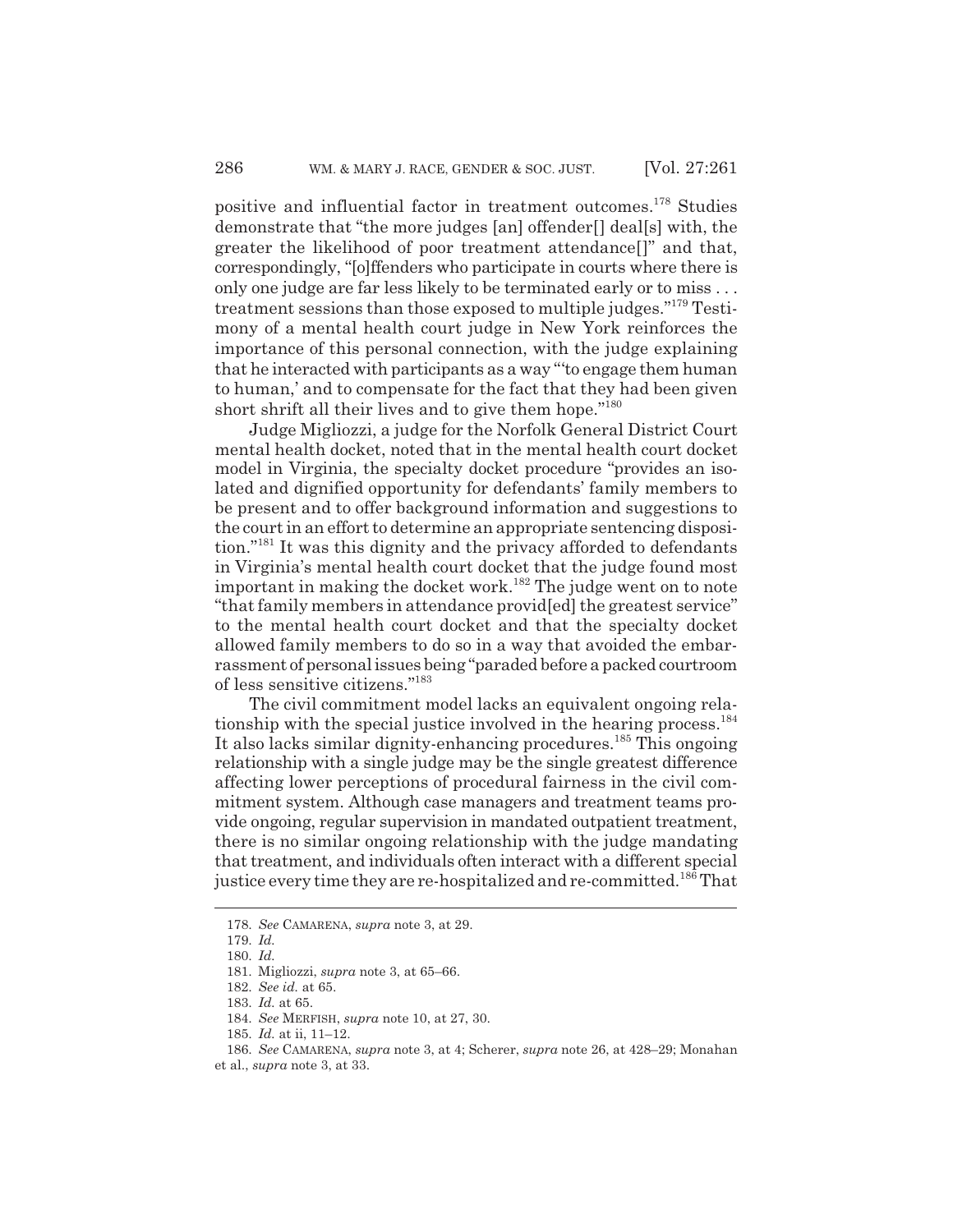there is not a comparable equivalent in the civil commitment model may play into the lowered perceptions of procedural justice reported in the civil commitment process, as participants do not have an ongoing relationship with an authoritative figure able to imbue the process with an attitude of impartiality and positive influence. Because there is no ongoing judge in the civil commitment model, it is also less likely that decisions regarding court-ordered treatment will be consistent over time for individuals compelled into treatment.

### *B. Access to Services*

The second difference in treatment model between civil commitment and mental health treatment court involves access to services. Persons involved in mandated outpatient treatment often go through the same onerous process of hospitalization in order to receive emergency services every time they have a psychotic episode, stop taking medication, or are found out of compliance with treatment.<sup>187</sup> Moreover, individuals in the civil commitment system experience difficulty in gaining access to services each time they relapse.<sup>188</sup> In a survey of service providers in Virginia, many respondents reported that even if the civil commitment system worked more efficiently, their local community-based services would not be adequately prepared to handle additional cases if mandated outpatient treatment was ordered more frequently by the special justice in that jurisdiction.189 For instance, respondents in the Norfolk Mental Health Court study reported difficulty in gaining access to more intensive residential treatment due to limited beds in public facilities and high costs at private facilities.190 Lack of available resources in turn affected access to needed medications.191 Indeed, the study reported that for some participants, the only way to gain access to resources needed for treatment was through the local jail—and noticeably, not through the civil commitment process.<sup>192</sup>

In contrast, once in the Norfolk Mental Health Court, participants had greater access to therapeutic and treatment services.<sup>193</sup> Greater access to services resulted in part because of connections of case managers, persons on the mental health court team, and the presiding judge with local treatment providers.194 In other words,

<sup>187.</sup> *See* VA. COMM'N ON MENTAL HEALTH, *supra* note 78, at 44.

<sup>188.</sup> *See* Monahan et al., *supra* note 3, at 33.

<sup>189.</sup> VA. COMM'N ON MENTAL HEALTH, *supra* note 78, at 43.

<sup>190.</sup> CAMARENA, *supra* note 3, at 17.

<sup>191.</sup> *Id.* at 19.

<sup>192.</sup> *Id.* at 17.

<sup>193.</sup> *Id.* at 16.

<sup>194.</sup> *Id.* at 28.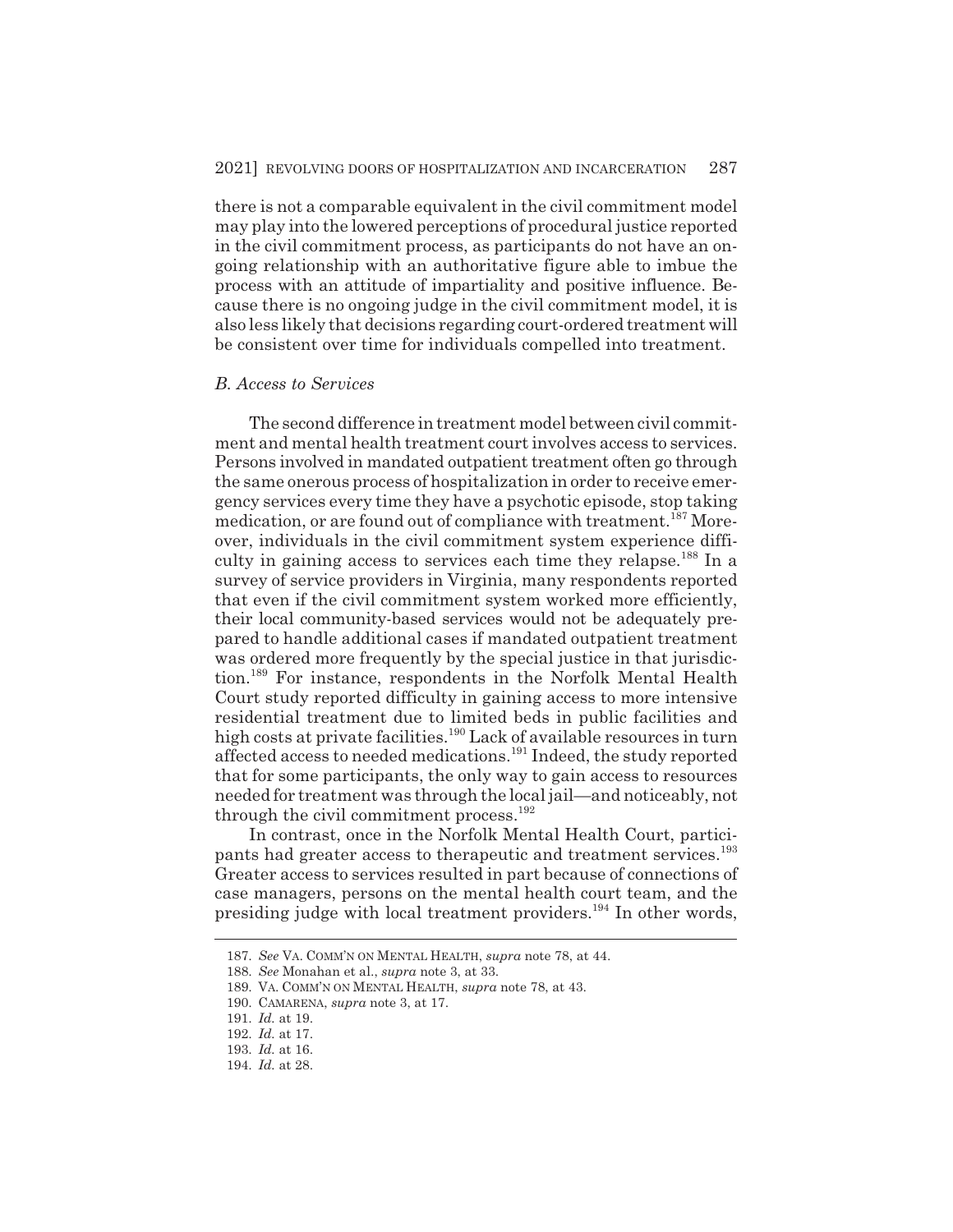participation in the Norfolk Mental Health Court allowed participants a better chance of accessing such services because of the collaboration between the circuit court and local community treatment providers—a much higher chance than trying to access such services on their own.195 In some cases, the judge could "intervene to ensure that service providers responded to requests for assistance," using his or her influence to ensure participants received treatment that, on their own, they would be unlikely to access.<sup>196</sup> When asked why they decided to participate in the Norfolk Mental Health Court, almost as many participants reported wanting access to services as those who reported not wanting to go to jail as their primary motivation.<sup>197</sup>

While in the mental health court model, the presiding "judge's interpersonal skills and ability to resolve legal problems expeditiously and to facilitate access to services"198 enabled treatment to continue even when participants fell out of compliance, an equivalent figure with the capacity to expediate re-entry into treatment after nonadherence is noticeably lacking in the civil commitment model. Because of the lack of a figure that provides continuity in an individual's treatment plan and monitoring over time, services are harder to access in the civil commitment model, efficiency impeded, and consistency lacking in each run-in with the civil commitment system.<sup>199</sup>

It should be pointed out that lack of access to resources can provide reverse incentives. For instance, concerns have been raised over the channeling of individuals with serious mental illness into the criminal justice system due to lack of stable placement or services upon release.200 The Bazelon Center has noted "the potential of mental health courts to encourage arrest as a strategy for accessing mental health services that are not otherwise available"<sup>201</sup> and the temptation of sentencing a person with acute mental health issues to the maximum time when they otherwise would not have been in order to coerce participation in mental health court treatment over routine criminal processing.<sup>202</sup> While beyond the scope of this Article, this issue is noteworthy, as are the efforts that have been made to address these patterns.<sup>203</sup> This Article focuses instead

203. *See* INST. OF L., PSYCH.&PUB. POL'Y AT UNIV. OF VA., *The SJ 47 Subcommittee to*

<sup>195.</sup> *Id.*

<sup>196.</sup> CAMARENA, *supra* note 3, at 28.

<sup>197.</sup> *Id.* at 15 (reporting 8 and 10 out of 23, respectively).

<sup>198.</sup> *Id.* at 29.

<sup>199.</sup> *See id.* at 29 (discussing the importance of judicial interactions).

<sup>200.</sup> Bonnie & Monahan, *supra* note 11, at 492.

<sup>201.</sup> *Id.* at 492; *see* Susan Stefan & Bruce J. Winick, *A Dialogue on Mental Health Courts*, 11 PSYCH., PUB. POL'Y & L. 507, 519–20 (2005).

<sup>202.</sup> Bonnie & Monahan, *supra* note 11, at 493; *see also* Sarteschi, *supra* note 25, at 42 (noting that over half of the twenty MHCs studied required a guilty or no contest plea as a condition of participation in the MHC program).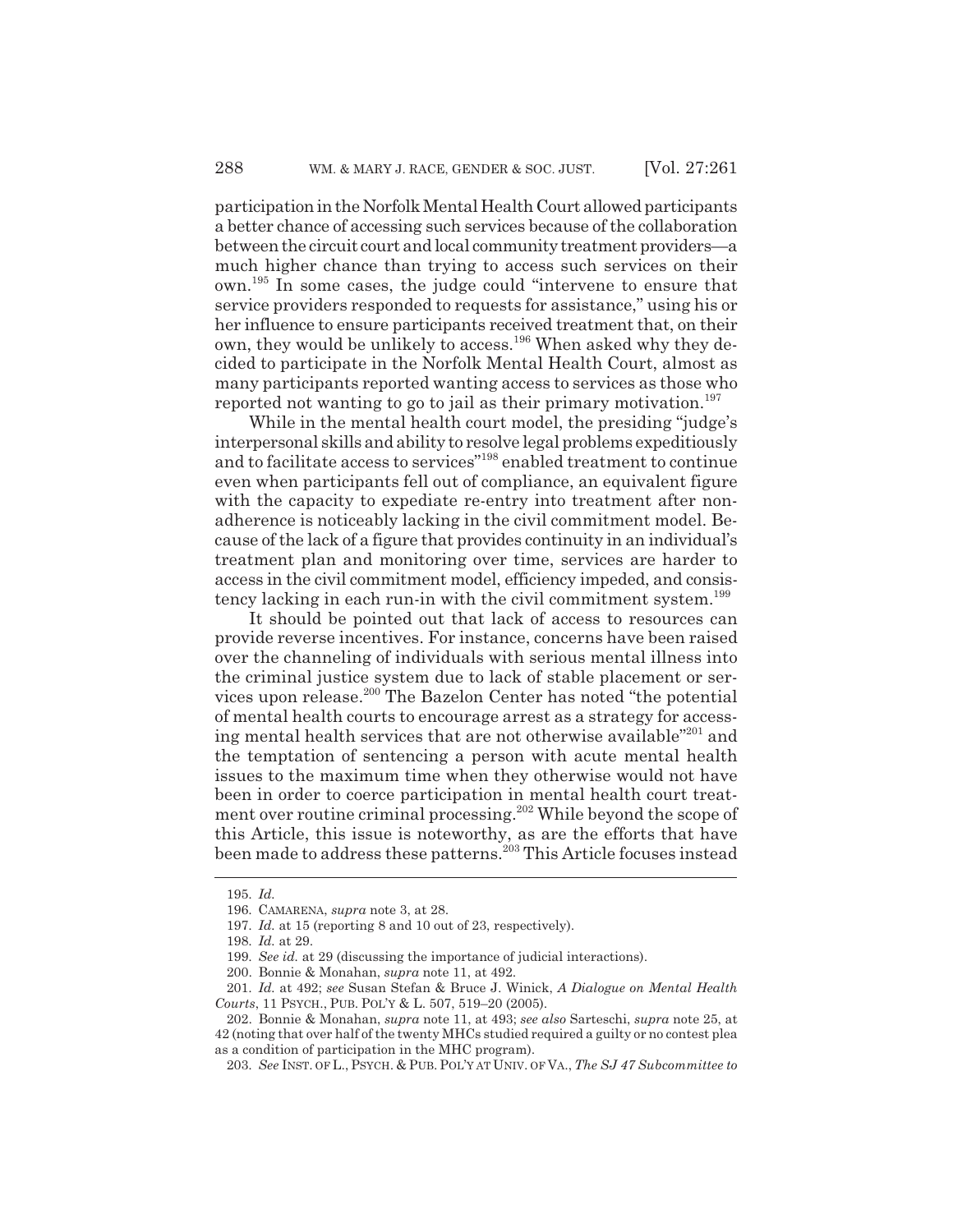on what occurs after an individual has been funneled into the system via civil commitment or mental health court as an alternative to incarceration.

## *C. Choice Afforded in the Process*

The third factor that differs between the models is the range of choice and voice afforded in each process. One factor adding to the disempowerment and voicelessness patients often feel in the civil commitment process is bias on the justice's part in civil commitment hearings.204 This concept, often referred to as the "attitudinal predilections" of special justices, may contribute to the lack of choice or voice felt by participants in the civil commitment process, reinforcing feelings of disempowerment and constriction.<sup>205</sup> For instance, a study of special justices presiding over civil commitment hearings in Virginia revealed that many special justices entered into the hearings with a strong predilection that commitment would result, holding cursory hearings as a matter of procedure but interacting little with the individual or with treatment providers in reaching the decision.<sup>206</sup> While some special justices required second evaluations of the patient and engaged in more extensive questioning of the community treatment providers and the patient, others reportedly entered the hearing process and performed no additional evaluations or mental health screenings of the individual; instead they proceeded with the hearing soon after the temporary detaining order was ordered and before the individual had a chance to stabilize and opt for voluntary treatment.<sup>207</sup>

Added to this, few special justices offered opportunities throughout the hearing for the patient to choose to commit him or herself voluntarily, although this legal mechanism is available and could operate to expand the range of choice for that individual.<sup>208</sup> Instead.

208. *See* MERFISH, *supra* note 10, at 8, 30, 33. The counties in Virginia in which MOTs

*Study Mental Health Services in the Commonwealth in the 21st Century*, 34 DEVS. IN MENTAL HEALTH L., Dec. 2015, at 6, 8–9 (recounting challenges presented by the large number of individuals with serious mental illness in Virginia jails and prisons and experts' recommendations on ways to divert such persons from the criminal justice system into treatment).

<sup>204.</sup> *See* MERFISH, *supra* note 10, at 32.

<sup>205.</sup> *See id.*

<sup>206.</sup> *Id.* at 30 & n.140 (noting information gathered from surveys of fifteen special justices from areas with high rates of involuntary commitment).

<sup>207.</sup> *See id.* at 30 & n.141 (noting information gathered from surveys of thirteen justices from areas with low rates of involuntary commitment); *see also* VA. COMM'N ON MENTALHEALTH, *supra* note 78, at 44 (describing how some justices find the statutes for mandated outpatient treatment to contain too many complicated steps).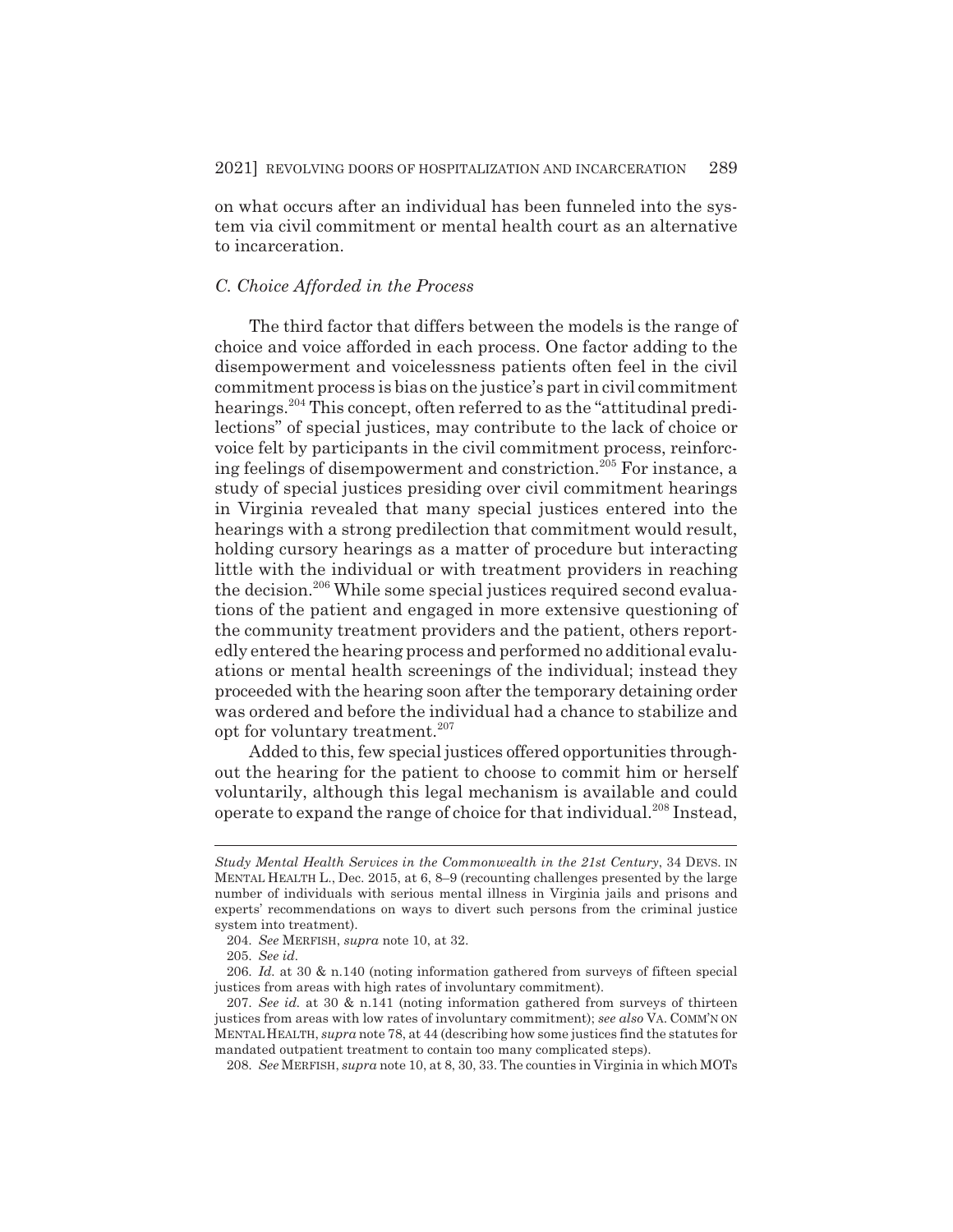many justices offered the option of voluntary commitment merely as a matter of procedure and only at the beginning of the hearing, which, if it occurred on the heels of the temporary detaining order, gave the individual little time to become receptive to the idea of voluntarily receiving treatment.209 Because of the attitudinal predilection of many justices at these hearings and the lack of procedure through which to appeal decisions once made, many patients viewed the commitment process as arbitrary and disempowering, completely dependent on the special justice in their jurisdiction, and without recourse if decided incorrectly.210 These factors ultimately contribute to lowering levels of perceived procedural fairness in the civil commitment system.

In contrast, judges in mental health treatment courts often provided opportunities not only for participants themselves to have a voice in the process, but for their family members to also provide background information and suggestions to the court in an effort to determine the best course of treatment and sentencing disposition for each participant. $2^{11}$  Having direct conversations with the judge, having the judge ask them about their progress, and having the judge care about the problems they were facing made participants feel respected and personally accountable to that judge, and in turn made participants feel like they had a voice in their mental health treatment and progress. $^{212}$ 

It should be noted that although mandated treatment can act to expand the range of choice for a person who opts for mental health treatment court in the criminal justice system as an alternative to incarceration or other punishment, this is rarely true for a person involuntarily committed via the civil system, who, but for such commitment, would otherwise be free from the state's influence in their decision-making.<sup>213</sup> However, the extreme limitations, rather than expansions, put on a person's choice in the civil commitment process can at least be mitigated by ensuring that the judges presiding over their civil commitment hearings do not have a predilection towards one outcome, but instead come into the hearing with no "attitudinal predilection" towards commitment—or at least with a semblance of outward neutrality so that persons facing involuntary commitment do not believe that the outcome has been decided

are ordered more frequently report that "[w]ith few exceptions, clients who are under [Mandated Outpatient Treatment] orders . . . [are] very cooperative with treatment." VA. COMM'N ON MENTAL HEALTH, *supra* note 78, at 45.

<sup>209.</sup> *See* MERFISH, *supra* note 10, at ii, 8, 30.

<sup>210.</sup> *See id.* at 4, 32–33.

<sup>211.</sup> Migliozzi, *supra* note 3, at 65.

<sup>212.</sup> CAMARENA, *supra* note 3, at 29.

<sup>213.</sup> *See* Bonnie & Monahan, *supra* note 11, at 487.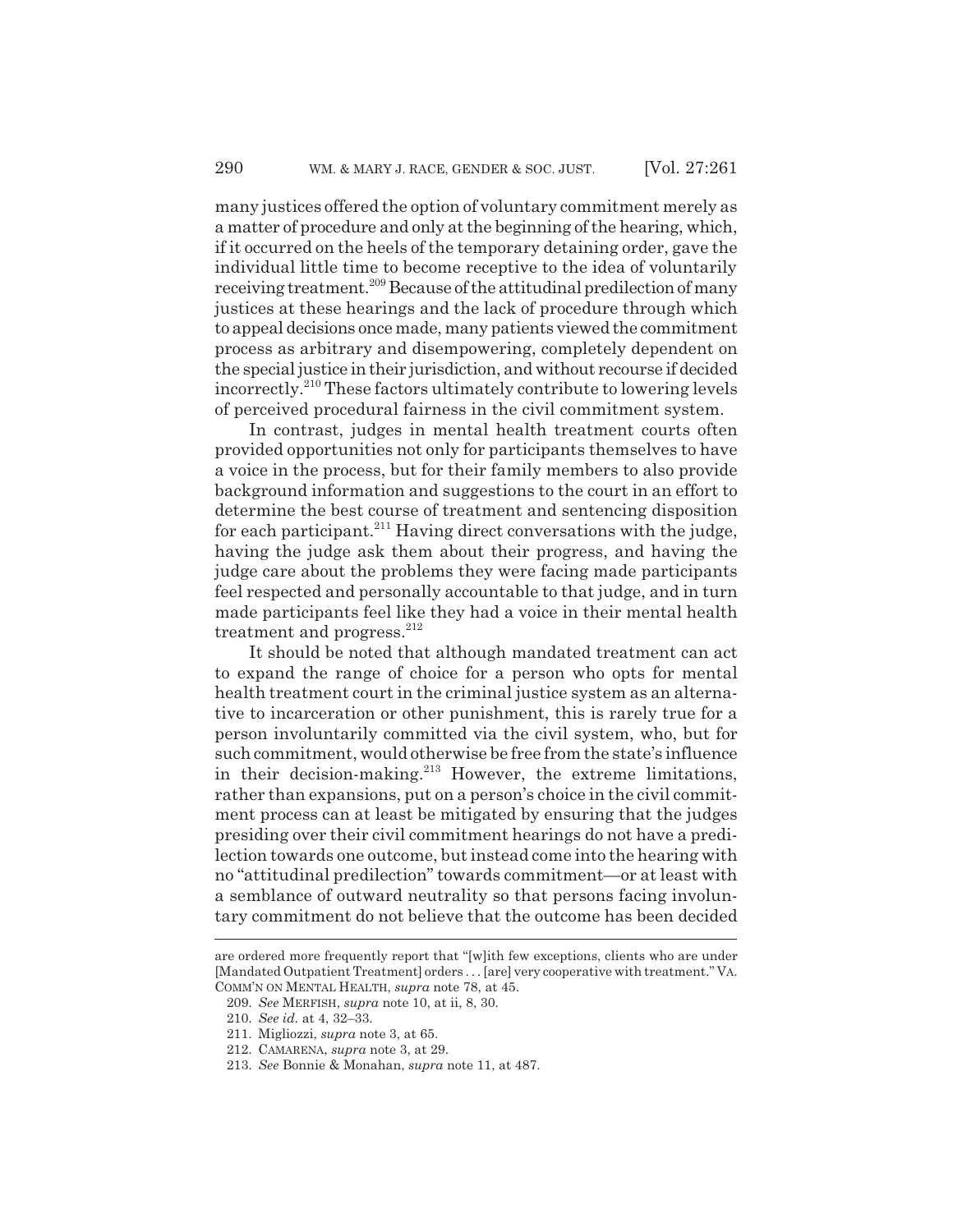before they have had a chance to say a word.<sup>214</sup> At the very least, individuals facing involuntary civil commitment should be given the chance at their hearing to provide information on their own background, to have family members to speak on their behalf, and to be presented the option of voluntary buy-in to treatment at multiple points throughout the process.

#### VI. RECOMMENDATIONS

Borrowing from the successes of the mental health treatment court model, this Article recommends the following changes to the mandated outpatient treatment model:

(1) Make efforts to have the same special justice assigned to an individual who is frequently hospitalized under a temporary detaining order in order to provide continuity in commitment hearings over time. Make concerted efforts to have the same special justice preside at each civil commitment hearing for that individual so that the individual can establish an ongoing relationship with that special justice, enabling the individual to feel personal accountability to the judge in complying with treatment and shifting that individual's perceptions of procedural justice in the civil commitment process over time. Having the same special justice involved in each hearing can allow a patient to develop an ongoing relationship with a single special justice, making them more likely to view that authoritative figure as a positive influence, to engage in treatment, and to feel personal accountability for relapses in treatment compliance. Having the same special justice involved in each hearing also increases the likelihood of consistency in decision-making, and thus it may improve that individual's perception of procedural fairness in the civil commitment process, making them more likely to comply with mandated treatment.

(2) Allow an individual multiple opportunities throughout the temporary detaining order period and the civil commitment hearing process to choose to commit him or herself voluntarily. The opportunity should be afforded to an individual immediately before the hearing, at different points throughout the hearing, and immediately before a final order of involuntary commitment, thus giving an

<sup>214.</sup> *See* MERFISH, *supra* note 10, at 32–33.